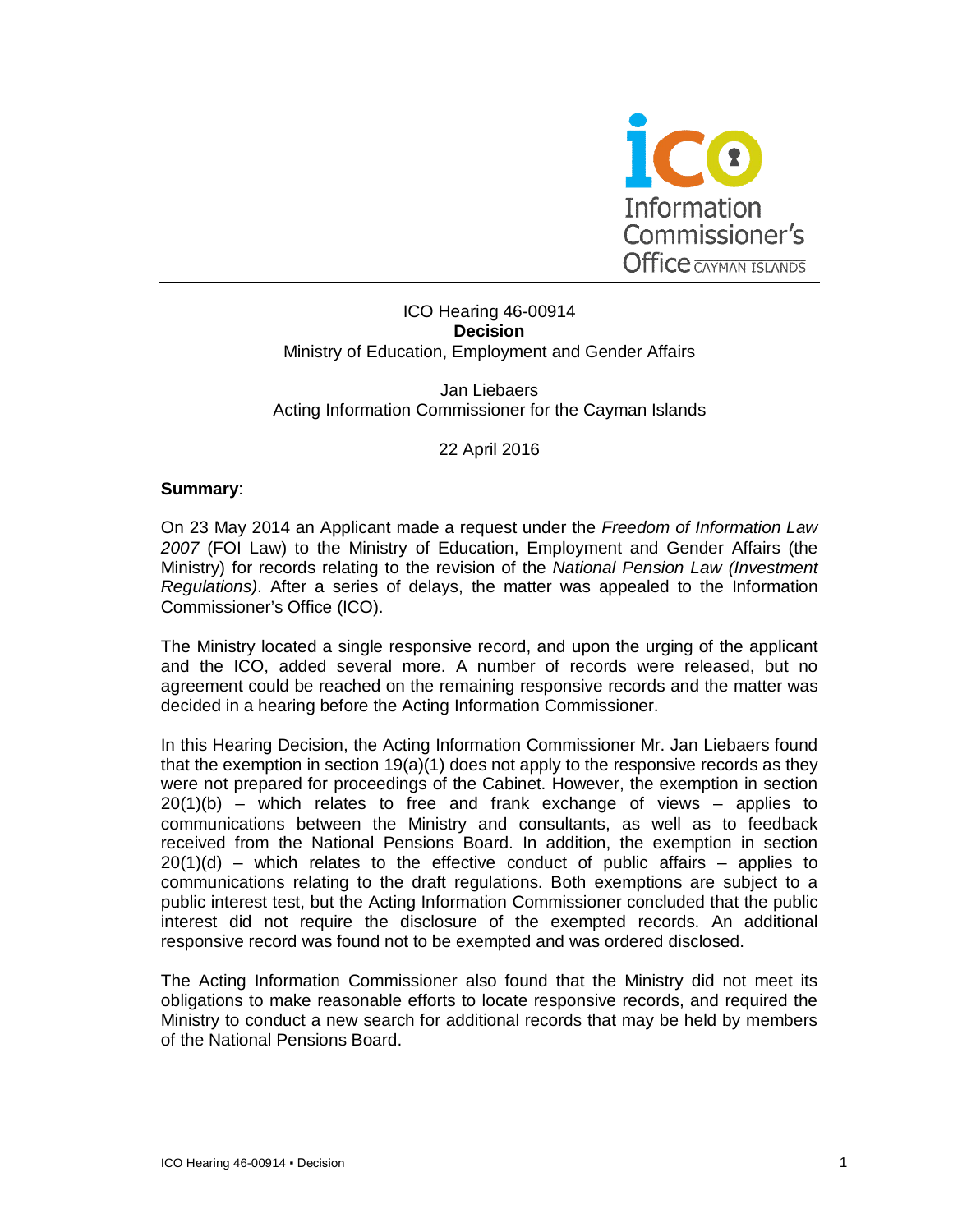# **Statutes<sup>1</sup> Considered:**

*Cayman Islands Constitution Order 2009 (SI 2009/1379) Freedom of Information Law 2007 Freedom of Information (General) Regulations 2008*

# **Contents:**

# **A. INTRODUCTION**

- [1] On 23 May 2014 the Applicant made a request under the *Freedom of Information Law 2007* ("FOI Law") for records "relating to the operation of and proposed revisions to the National Pension Law, Investment Regulations 2003 R[evision]" (the "Investment Regulations").
- [2] The Ministry of Education, Employment and Gender Affairs (the "Ministry") acknowledged the request, and on 12 June 2014 sought to narrow down the request because it considered it too wide. The Applicant agreed to drop records relating to the operation of the Investment Regulations from the request.
- [3] On 23 June 2014 the Ministry again asked the Applicant to narrow down the request which it continued to consider too wide, however the Applicant refused to narrow it further.
- [4] On 24 June 2014 the Ministry informed the Applicant that it needed to extend the deadline for the initial decision by 15 calendar days. This letter was dated 12 June 2014.
- [5] The next day, 25 June 2015, the Ministry again contacted the Applicant to inform him that the request was too wide, apparently stating that it would let the Applicant know whether it would comply with the request or not.

-

<sup>1</sup> In this decision all references to sections are to sections under *the Freedom of Information Law, 2007*, and all references to regulations are to the *Freedom of Information (General) Regulations 2008*, unless otherwise specified. At the time the request in this case was made the 2015 revision of the FOI Law had not yet come into effect, and therefore this Decision is made under the 2007 FOI Law.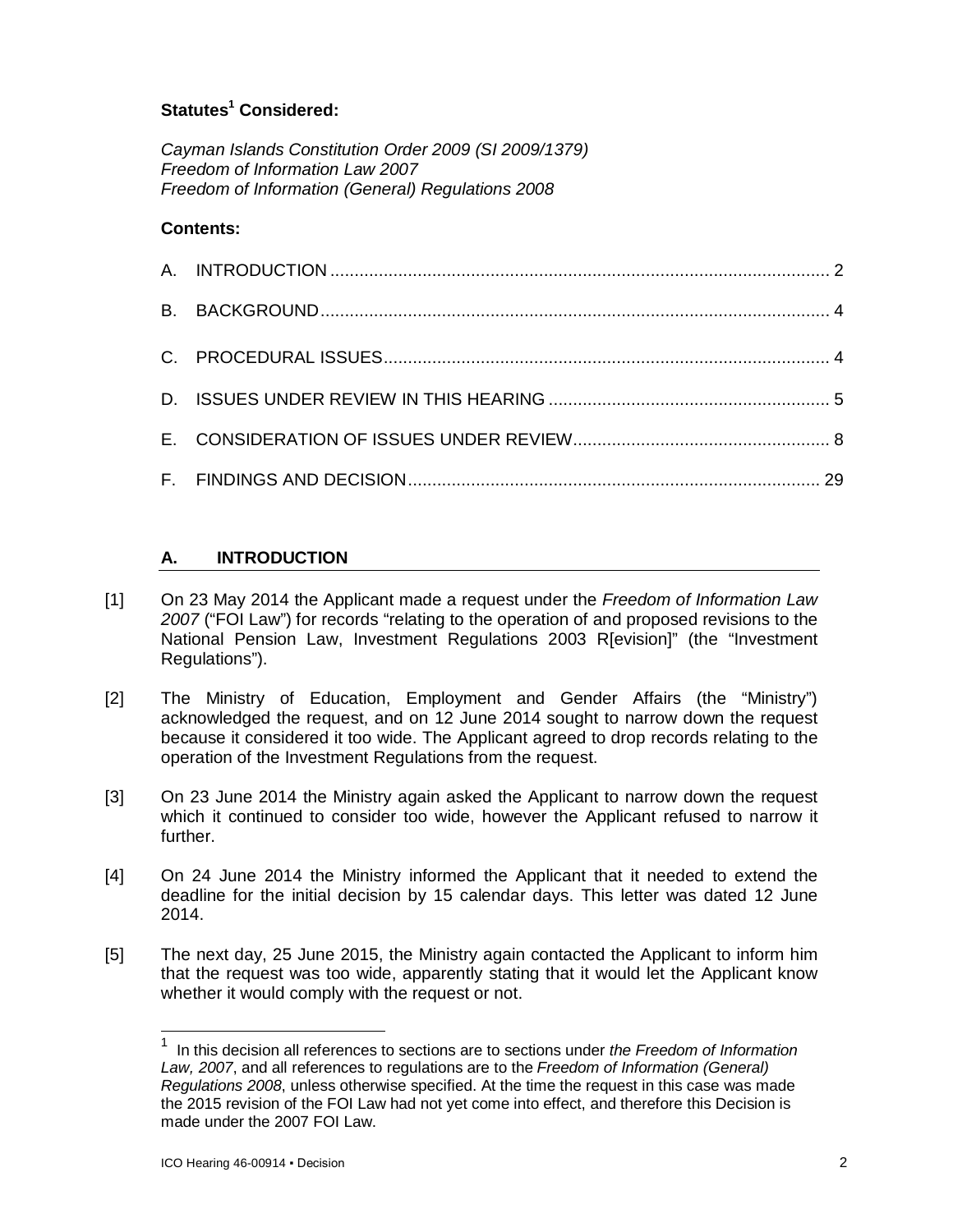- [6] On 9 July 2015 the Ministry informed the Applicant that it was applying the exception in section 9(c) which allows a public authority not to comply with a request where compliance would constitute an "unreasonable diversion of resources." It appears that this decision pertained to the original request of 23 May 2014, and not to the narrowed request of 12 June 2014.
- [7] On 15 July 2014 the Applicant requested an internal review of that decision.
- [8] After not receiving an Internal Review decision within the statutory timeline of 30 calendar days, on 3 September 2014 the Applicant appealed the matter to the ICO, which accepted the appeal on 12 September 2014.
- [9] On 9 September 2014 the Ministry confirmed the narrowed nature of the request, as already agreed on 12 June 2014.
- [10] On 26 September 2014 the ICO facilitated a meeting between the parties, at which time the Ministry agreed to proceed on the basis of the narrowed request of 12 June 2014.
- [11] On 7 October 2014 the Ministry located a single responsive record, the Morneau Shepell Report.
- [12] On 23 October 2014 the Ministry told the Applicant that a substantial number of additional responsive records had been found by a Ministry employee who was closely associated with pension matters. However, that employee was unable to review the records due to other commitments. The ICO raised the point that these records needed to be reviewed, and the Information Manager ("IM") agreed.
- [13] The ICO followed up, and on 28 January 2015 the Ministry stated that the Morneau Shepell Report was exempt under section 20(1)(b), which protects disclosures which "would or would be likely to, inhibit the free and frank exchange of views for the purposes of deliberation". The IM also hinted that "these decisions are prepared for Cabinet deliberations", but only on 3 March 2015 confirmed that the exemption in section 19(1)(a) was also being applied to the Morneau Shepell Report. The latter exemption protects "opinions, advice or recommendations prepared for… proceedings of the Cabinet…".
- [14] In the course of the ensuing months the ICO asked the Ministry repeatedly whether other responsive records had been located and reviewed. The ICO also asked whether the Ministry had considered the public interest, as it is required to do under section 26(1) in regard to both the exemptions it was claiming.
- [15] Since no substantial responses were given to the ICO's repeated communications, on 13 May 2015 it was decided to refer the matter to the formal hearing process.
- [16] As preparations for a hearing before the Acting Information Commissioner were being made, on 19 June 2015 the Ministry disclosed additional records including National Pension Board ("NPB") meeting minutes, input received from outside parties on changes to the Pension Regulations, as well as the previously exempted Morneau Shepell Report. The Applicant agreed to put the hearing process on hold at that time.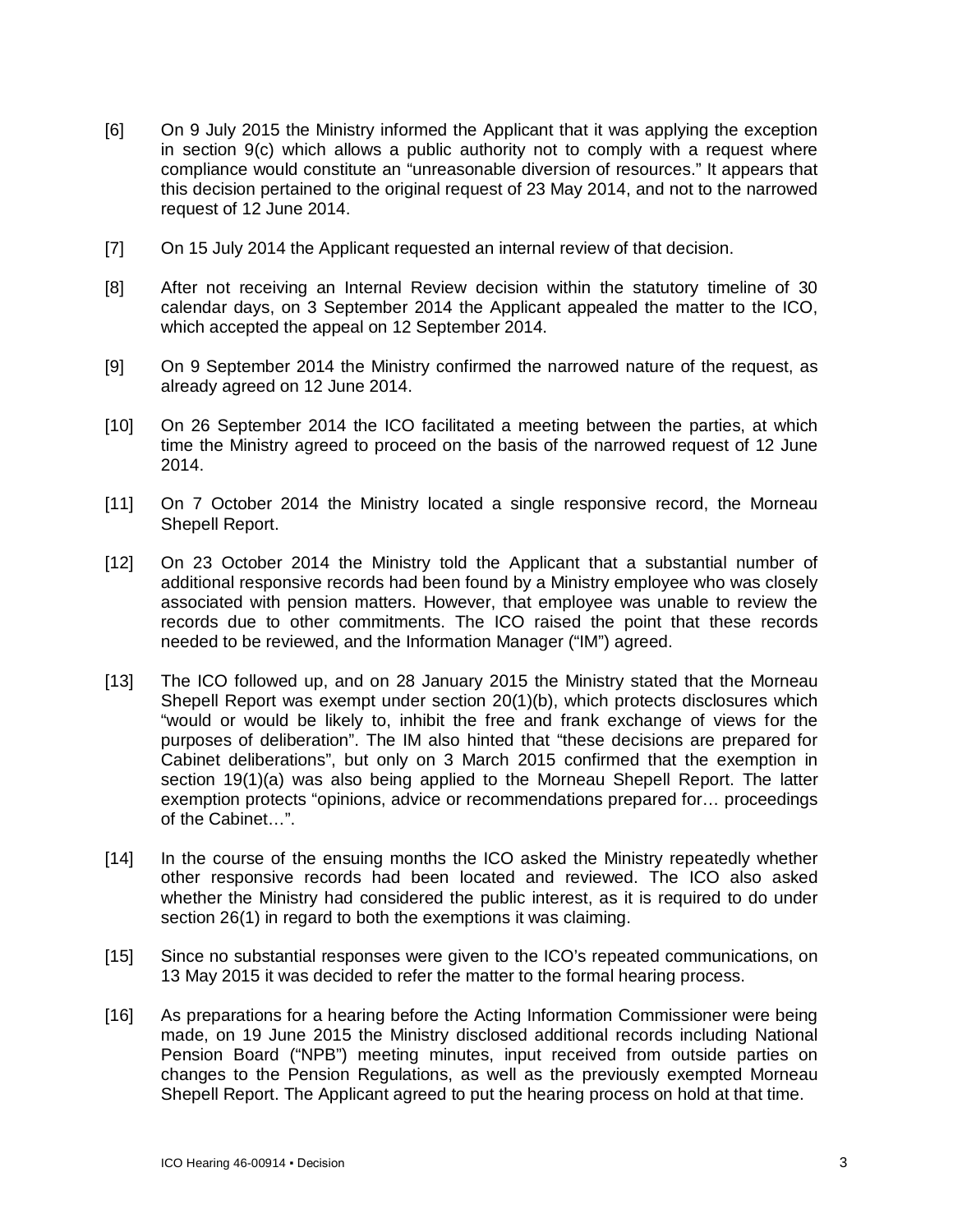- [17] On 14 July 2015 the Applicant provided a listing with additional outstanding records to the Ministry.
- [18] The Ministry responded on 6 August 2015 by releasing further records containing input on investment regulation changes received from various groups. The Ministry also told the Applicant it considered some of the outstanding records he had identified as falling outside the scope of the original request, while other records were exempted under the previously applied exemptions.
- [19] On 31 August 2015 the Applicant wrote back to the Ministry claiming that still more records remained outstanding, including additional communications between members of the NPB, a copy of the draft Investment Regulations, records of discussions, meetings and communications, including emails, with the parties preparing the revisions to the Investment Regulations, and the Pitcairn Report which is mentioned in the Morneau Shepell Report.
- [20] On 10 September 2015 the Ministry explained that no further records relating to the NPB could be located, and that the other outstanding records were exempted under sections 20(1)(b) and (d). The Ministry later clarified that these exemptions were also being claimed in regard to the Pitcairn Report.
- [21] On 16 September 2015 the ICO asked for details of the search conducted in regard to the requested NPB communications. The Ministry responded the following day that it had contacted the NPB Chairman. The ICO then requested and received a list of NPB board members who had been contacted by the Chairman. The Applicant believed a number of board members who should have been contacted, were not. When the ICO followed up on this with the Ministry, no further response was provided.
- [22] As the informal resolution of the dispute had once again stalled, on 27 November 2015 the Applicant requested that the matter once again proceed to the formal hearing process.

# **B. BACKGROUND**

[23] The Ministry of Education, Employment & Gender Affairs is responsible for schools, colleges, training programmes, job placement, labour administration and pension inspections, and includes such entities as the Cayman Islands Public Library Service, the Department of Education Services, the Department of Labour and Pensions, the Education Standards and Assessment Unit, the National Workforce Development Agency, the Sunrise Adult Training Centre, the University College of the Cayman Islands, and a number of other boards and committees, including the National Pensions Board.

# **C. PROCEDURAL ISSUES**

The exemptions in 20(1)(b) and (d) being claimed by the IM instead of the Minister or CO:

[24] Section 20(2)(b) provides: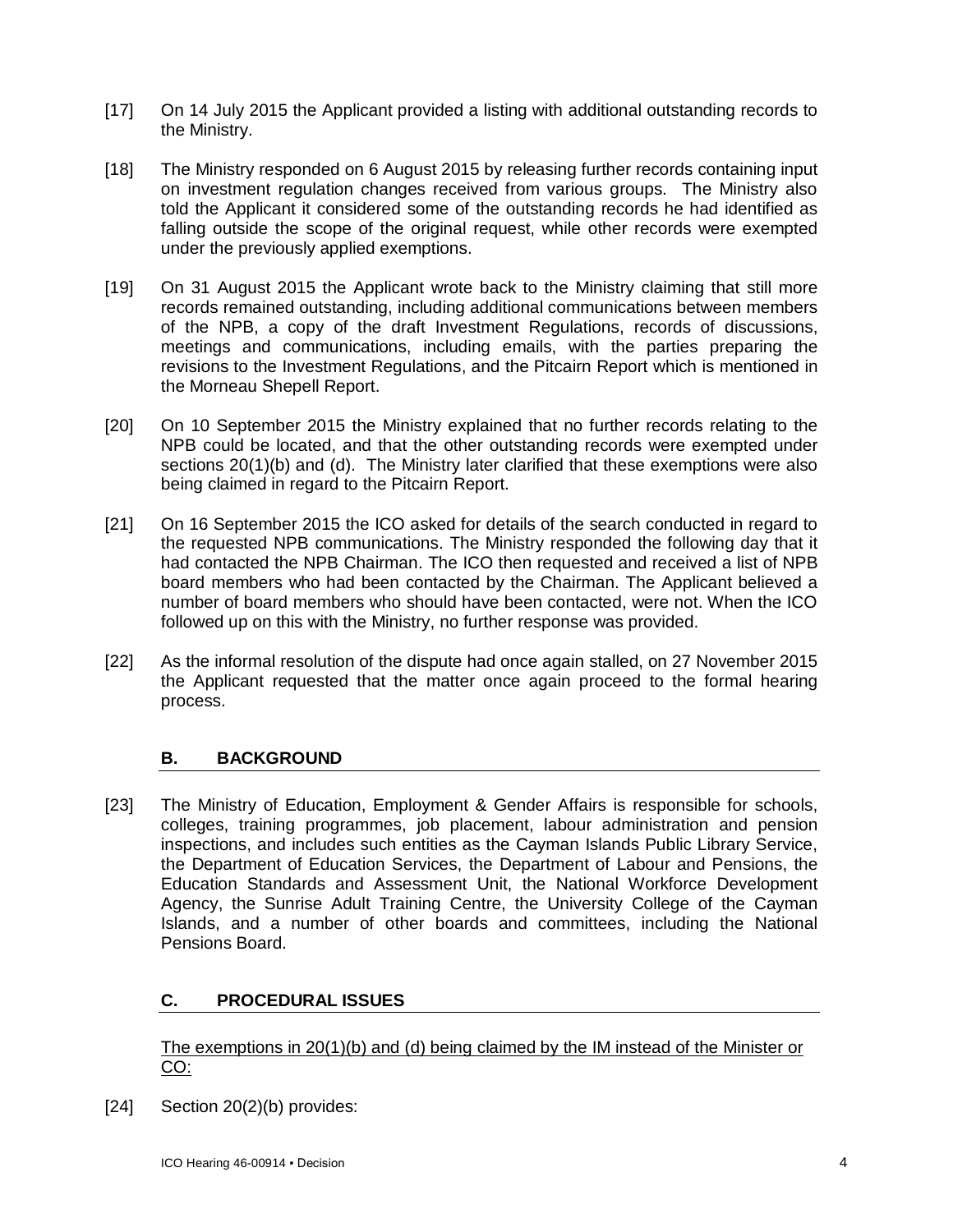- *(2) The initial decision regarding-*
- *(b) subsection (1) (b), (c) and (d) shall be made not by the information manager but by the Minister or chief officer concerned.*
- $[25]$  I have not seen any evidence that the exemptions in sections  $20(1)(b)$  or (d) have at any point been claimed by the Minister or chief officer, rather than by the Information Manager (IM) as required.

## Other issues:

[26] A number of other procedural issues were noted, including the reluctant responses provided to the Applicant, the slow, undocumented search for responsive records, and the lack of cooperation with the ICO. These issues are further discussed below.

# **D. ISSUES UNDER REVIEW IN THIS HEARING**

- [27] The Fact Report identifies the records in dispute as follows:
	- 1. Pitcairn Report;
	- 2. Internal Communications of the public authority regarding the revision and preparation of the Revised Investment Regulations;
	- 3. Revised Investment Regulations and drafting instructions;
	- 4. Communications between Morneau Shepell and the public authority regarding the revision of the Investment Regulations; and,
	- 5. National Pension Board feedback on the revision of the Investment Regulations, specifically a memo from Bryan Bothwell dated 22 May 2014.
- [28] However, in practice some of these responsive records are intertwined, particularly the records numbered 2 and 3 above. Therefore, the following are the responsive records in this Hearing:

| <b>Documents</b>                                                                                                                         | <b>Date</b>   |
|------------------------------------------------------------------------------------------------------------------------------------------|---------------|
| 1. Pitcairn report                                                                                                                       | 19 Apr 2010   |
| <b>Ministry communications:</b><br>2.                                                                                                    |               |
| a) Regulations with tracked changes ("Appendix #7"),<br>including drafting instructions regarding 26 June 2012<br>version of Regulations | 20 Dec 2012   |
| b) Drafting instructions ("Appendix #6")                                                                                                 | 14 Feb 2014   |
| c) Communications about the drafting of the Regs<br>("Appendix $#5$ ")                                                                   | 4-10 Mar 2014 |
| d) Further omitted items for draft ("Appendix #4")                                                                                       | 6 Mar 2013    |
| 3. Communications between Ministry and Morneau Shepell:                                                                                  |               |
| a) Email Ministry- MS ("Appendix #3")                                                                                                    | 3 Feb 2012    |
| b) Email MS- Ministry ("Appendix #2")                                                                                                    | 6 Feb 2012    |
| c) Email MS - Ministry ("Appendix $\#1$ ")                                                                                               | 4-6 Mar 2013  |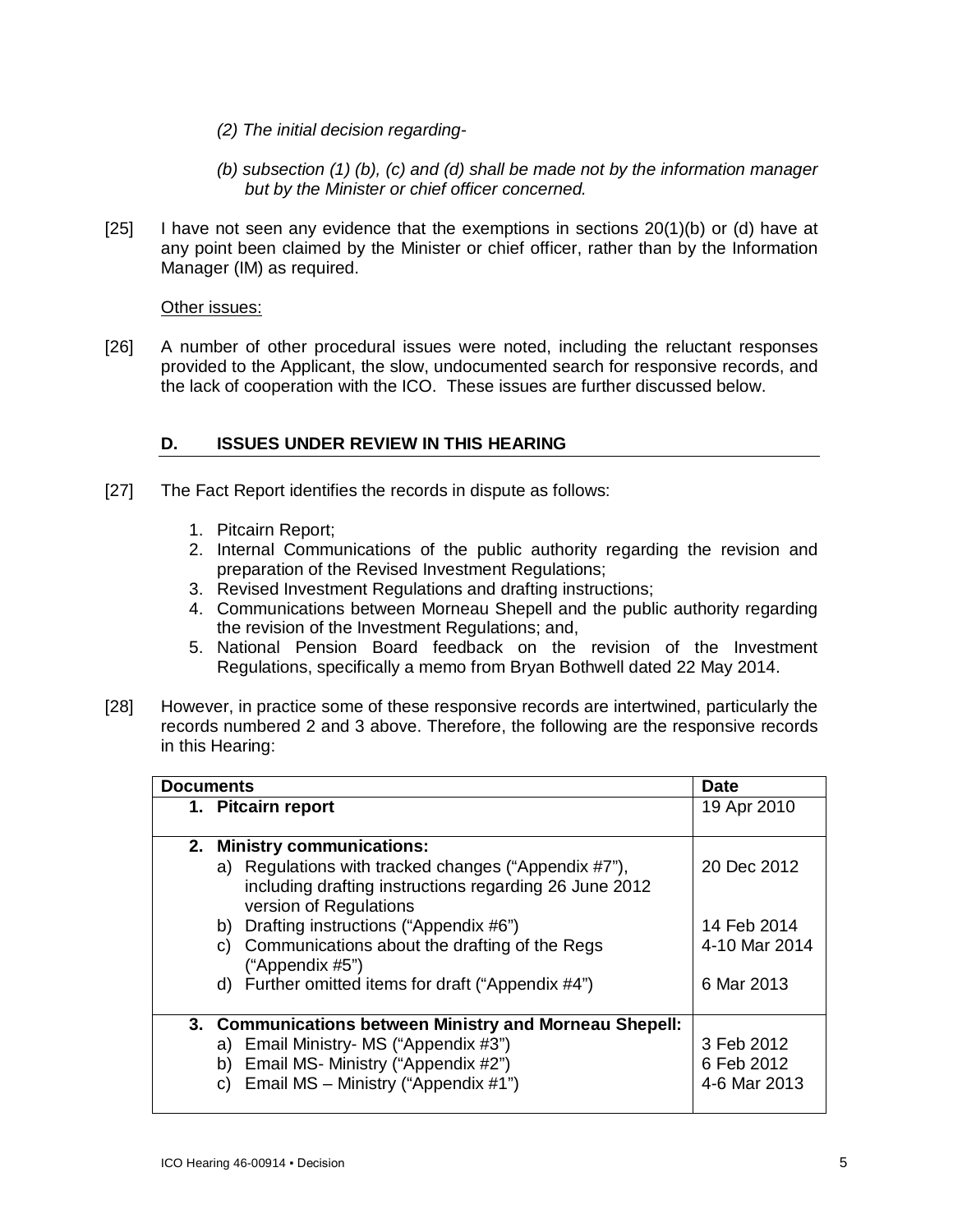| 4. Feedback from NPB:                                                 |             |
|-----------------------------------------------------------------------|-------------|
| a) Letter from MS to Ministry re feedback NPB 22 May 2014 21 Apr 2015 |             |
| b) Feedback from NPB                                                  | 22 May 2014 |

- [29] The Fact Report notes the following: "The public authority must ensure that, before submissions are made to the Information Commissioner, it clarifies which exemptions apply to each specific exempted record or parts thereof". Nonetheless, I have not received any such clarifications. Therefore, out of an abundance of caution I will assume that all three of the exemptions are being claimed in relation to all responsive records.
- [30] With this in mind, the issues under review in this Hearing are:
	- **1) Whether the remaining responsive records are exempt from disclosure under section 19(1)(a) of the FOI Law and, if so, whether access shall nonetheless be granted in the public interest pursuant to section 26 of the FOI Law;**
	- **2) Whether the remaining responsive records are exempt from disclosure under section 20(1)(b) of the FOI Law and, if so, whether access shall nonetheless be granted in the public interest pursuant to section 26 of the FOI Law;**
	- **3) Whether the remaining responsive records are exempt from disclosure under section 20(1)(d) of the FOI Law and, if so, whether access shall nonetheless be granted in the public interest pursuant to section 26 of the FOI Law; and,**
	- **4) Whether the Information Manager has made reasonable efforts to locate a record that is the subject of an application for access as required by regulation 6(1) of the Freedom of Information (General) Regulation, 2008.**
- [31] Section 6(1) establishes the general right to access:

*6. (1) Subject to the provisions of this Law, every person shall have a right to obtain access to a record other than an exempt record.*

[32] Section 27 provides:

*27. Public authorities shall make their best efforts to ensure that decisions and the reasons for those decisions are made public unless the information that would be disclosed thereby is exempt under this Law.*

[33] Section 43(2) places the burden of proof on the public authority:

*(2) In any appeal under section 42, the burden of proof shall be on the public …body to show that it acted in accordance with its obligations under this Law.*

[34] Section 19 provides for an exemption relating to the Cabinet's deliberative processes: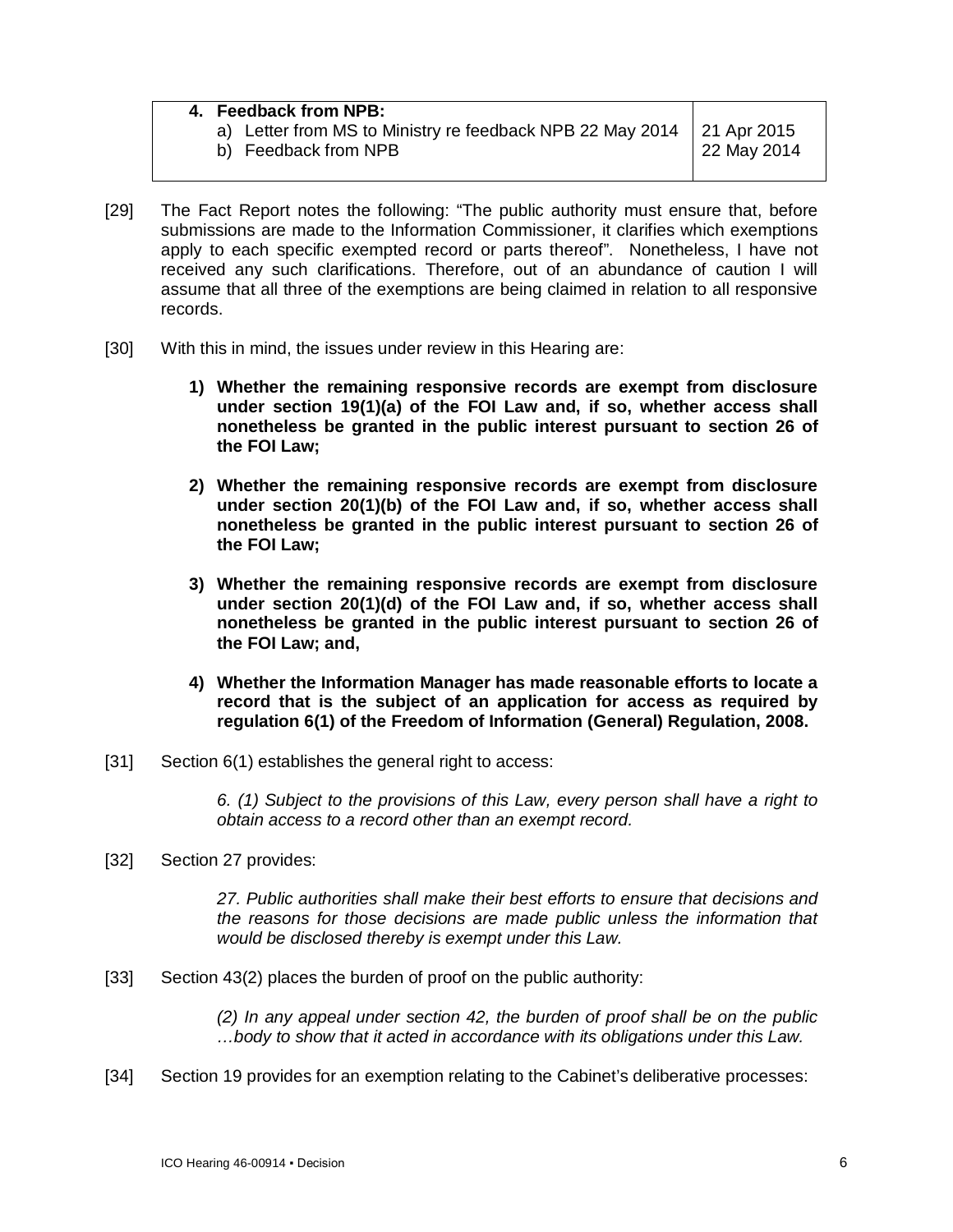*19. (1) Subject to subsection (2), a record is exempt from disclosure if it contains-*

*(a) opinions, advice or recommendations prepared for;*

*(b) a record of consultations or deliberations arising in the course of,*

*proceedings of the Cabinet or of a committee thereof.*

*(2) Subsection (1) does not apply to records which contain material of a purely factual nature or reports, studies, tests or surveys of a scientific or technical nature.*

- [35] Section 20(1)(b) and (d) respectively provide for an exemption for records relating to the free and frank exchange of views and the effective conduct of public affairs:
	- *20. (1) A record is exempt from disclosure if-*

*(b) its disclosure would, or would be likely to, inhibit the free and frank exchange of views for the purposes of deliberation;*

*(d) its disclosure would otherwise prejudice, or would be likely to prejudice, the effective conduct of public affairs.*

- *(2) The initial decision regarding-*
	- *(a) …*

*…*

*…*

- *(b) subsection (1) (b), (c) and (d) shall be made not by the information manager but by the Minister or chief officer concerned.*
- [36] By reason of section 26(1) the exemptions in sections 19 (1)(a), 20(1)(b) and 20(1)(d) are subject to a public interest test. Section 26(1) provides:

*26. (1) Notwithstanding that a matter falls within sections 18, 19 (1) (a), 20 (b), (c) and (d), 21, 22, 23 and 24, access shall be granted if such access would nevertheless be in the public interest.*

*(2) Public interest shall be defined in regulations made under this Law.*

[37] Regulation 2 defines "public interest" as follows:

*"public interest" means but is not limited to things that may or tend to-*

- *(a) promote greater public understanding of the processes or decisions of public authorities;*
- *(b) provide reasons for decisions taken by Government;*
- *(c) promote the accountability of and within Government;*
- *(d) promote accountability for public expenditure or the more effective use of public funds;*
- *(e) facilitate public participation in decision making by the Government;*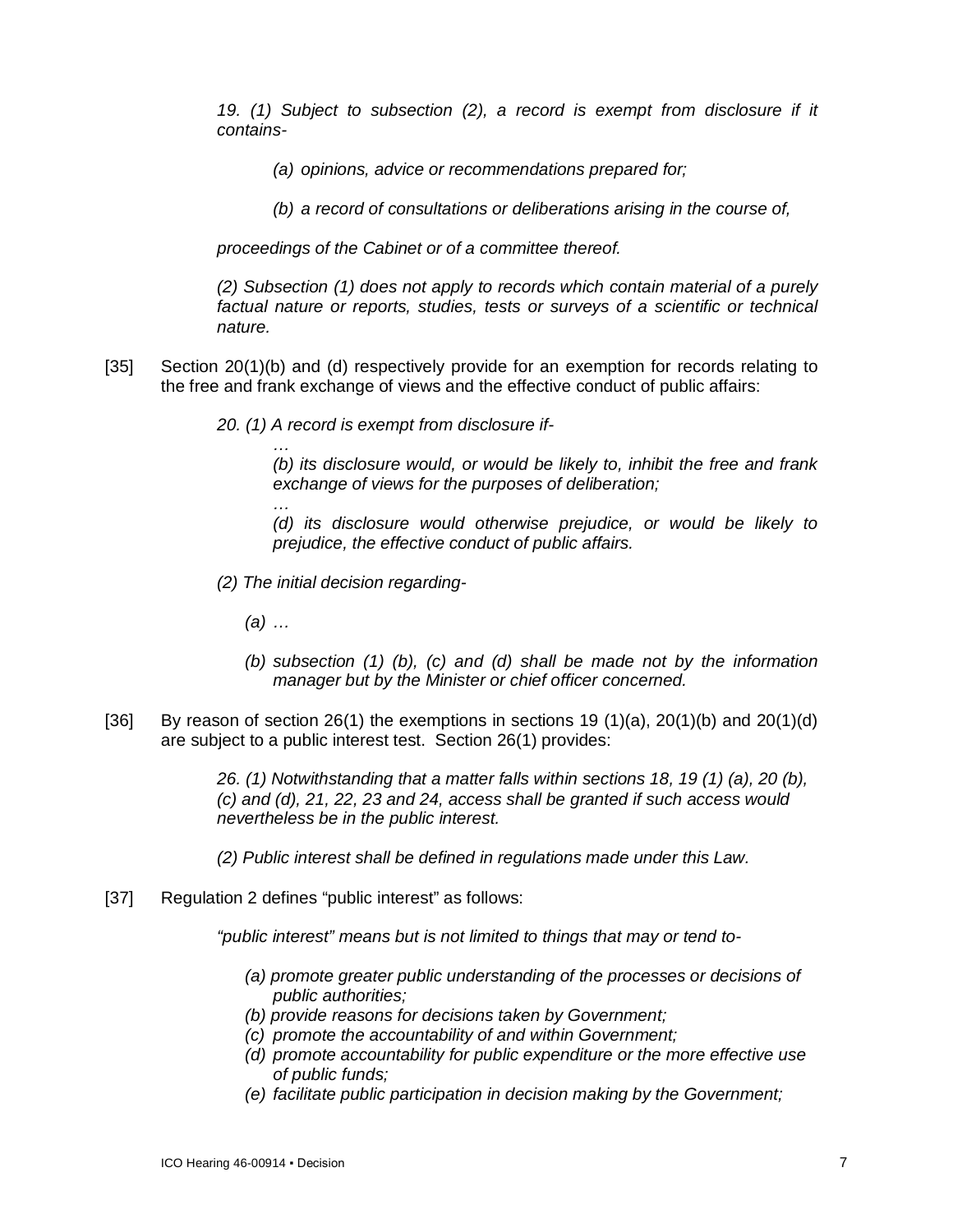- *(f) improve the quality of services provided by Government and the responsiveness of Government to the needs of the public or of any section of the public;*
- *(g) deter or reveal wrongdoing or maladministration;*
- *(h) reveal information relating to the health and safety of the public, or the quality of the environment or heritage sites, or measures to protect any of those matters; or*
- *(i) reveal untrue, incomplete or misleading information or acts of a public authority.*
- [38] Regulation 6 requires that a reasonable search be executed, as follows:

*6. (1) An information manager shall make reasonable efforts to locate a record that is the subject of an application for access.*

*(2) Where an information manager has been unable to locate the record referred to in paragraph (1), he shall make a record of the efforts he made.*

## **E. CONSIDERATION OF ISSUES UNDER REVIEW**

**1) Whether the remaining responsive records are exempt from disclosure under section 19(1)(a) of the FOI Law and, if so, whether access shall nonetheless be granted in the public interest pursuant to section 26 of the FOI Law.**

The position of the Ministry regarding section 19(1)(a):

[39] The Ministry seeks to extend the reach of section 19(1)(a) to Caucus. It explains that,

*…in practice all Cabinet papers are first vetted by Caucus… all presentations and policy decisions are reached in the Caucus meeting before such matters are discussed by Cabinet.*

- [40] Since such "new procedures" involving the Caucus have "occurred post implementation of the FOI Law", the Ministry believes "that Caucus' inclusion in these critical policy decisions necessitates that [the exemption in section 19(1)(a)] should be read to apply to Caucus as well, given their role."
- [41] The Ministry calls the exemption in section 19(1)(a) itself "broad in scope" and lists a number of types of documents it considers captured by it, including,

*…information about proposals or recommendations; draft memoranda and*  notes made by officials; briefing documents for the purposes of Cabinet *discussions; discussion papers (which include analysis, explanations, policy options etc.); draft legislation; and records used to reflect communications or discussions between Ministers on or about government policy of formulation*  [sic] ... [as well as] documents specifically prepared for submission to Cabinet *including any preliminary drafts and extracts of those document.* 

[42] The Ministry argues that the exemption extends to,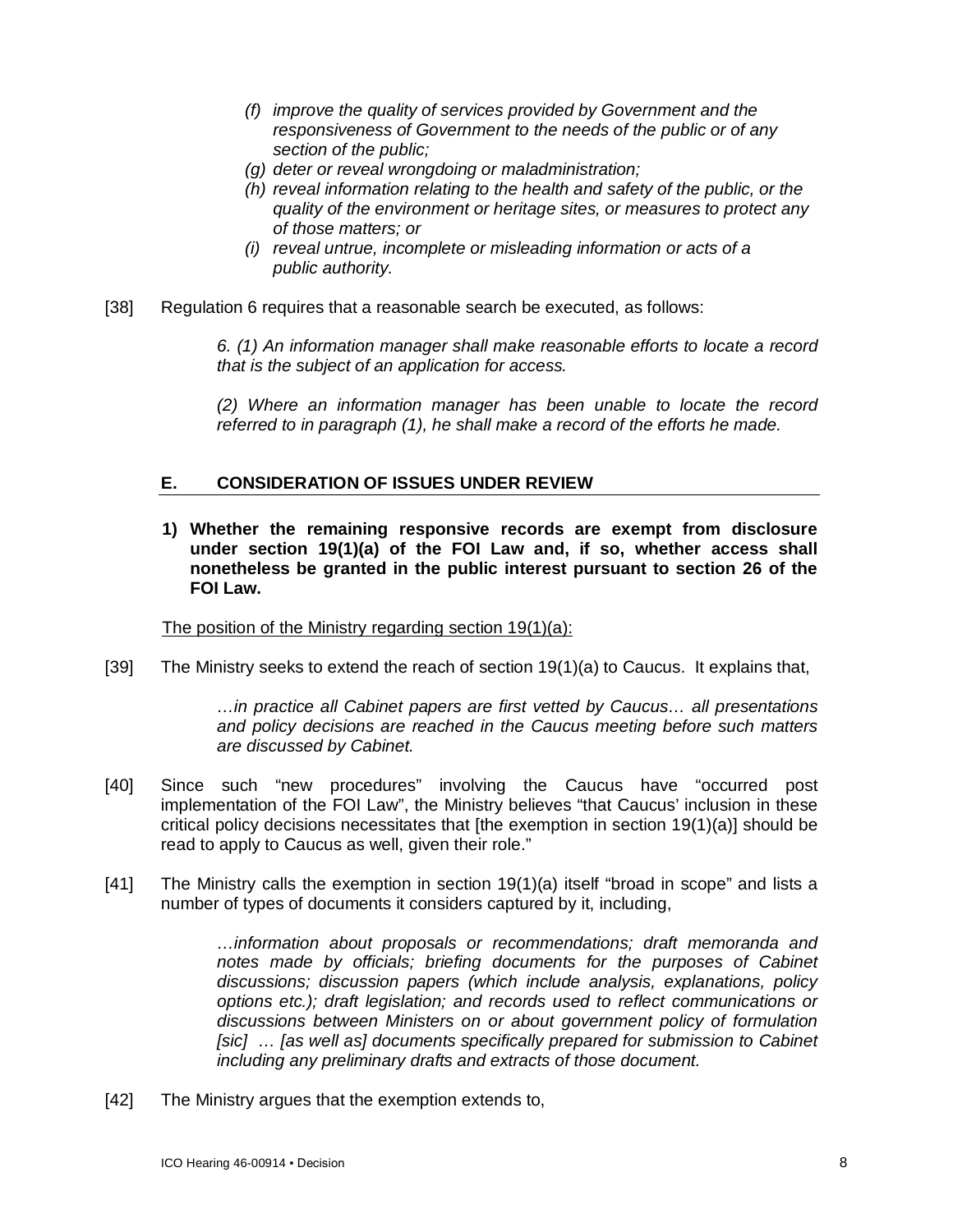*… where a large amount of data is generated in the process of confirming the final data for Cabinet consideration, this material may also come within [the] section 19(1)(a) exemption.* 

[43] As well, the Ministry contends that the exemption applies to records

*…prepared to assist a Minister with submissions they are taking to Cabinet and records prepared to assist a Minister to consider submissions by other Ministers to Cabinet, … where a document is being prepared with the intention of informing a Cabinet discussion, or where it is being prepared at the request of Cabinet, the record should be exempt on the basis that disclosure would be contrary to the public interest as such disclosure would impair the confidentiality of Cabinet processes. Furthermore, release of such records may also inhibit the full canvassing of issues in the development of Cabinet material. … [Disclosure] could impair the integrity and viability of the decision making process to a significant or substantial degree without countervailing benefit to the public.* 

- [44] The Ministry states that the responsive records remain highly relevant to a currently ongoing and almost finalized revision of the Regulations, explaining that the responsive records "are relevant to the current work that is being done with the Investment Regulations," and that "A further discussion with the [NPB] is required prior to the Regulations being complete."
- [45] Since the proposed revisions have not yet been seen by the Cabinet, the Ministry claims that,

*…disclosure of records in relation to the same would prejudice Cabinet's deliberations and potentially confuse the general public regarding the policy direction…*

- [46] In their Reply Submission the Ministry provides the following further clarifications:
	- *1. The regulation of pensions is not uniquely funded by pension plan members, but also from Government's general revenue.*
	- *2. The Government agrees that there is a need for additional information to be released in relation to pension plans, such as rates of return, and this is reflected in the proposed amendments to the NPL.*
	- *3. The exemption of the responsive records does not detract from the requirements for openness in the NPL.*

The position of the Applicant regarding section 19(1)(a):

[47] The Applicant provides a historical outline of the development of pensions legislation, drawing particular attention to the employee/member-centred nature of the Cayman Islands NPL. Section 2 of that Law provides (emphasis added by Applicant):

> *This Law applies to pension plans established and maintained for the benefit of employees in the Islands.*

[48] The Applicant states that there is a greater need for openness in an employee-centric pensions regime such as Cayman's, particularly since it is the employees/members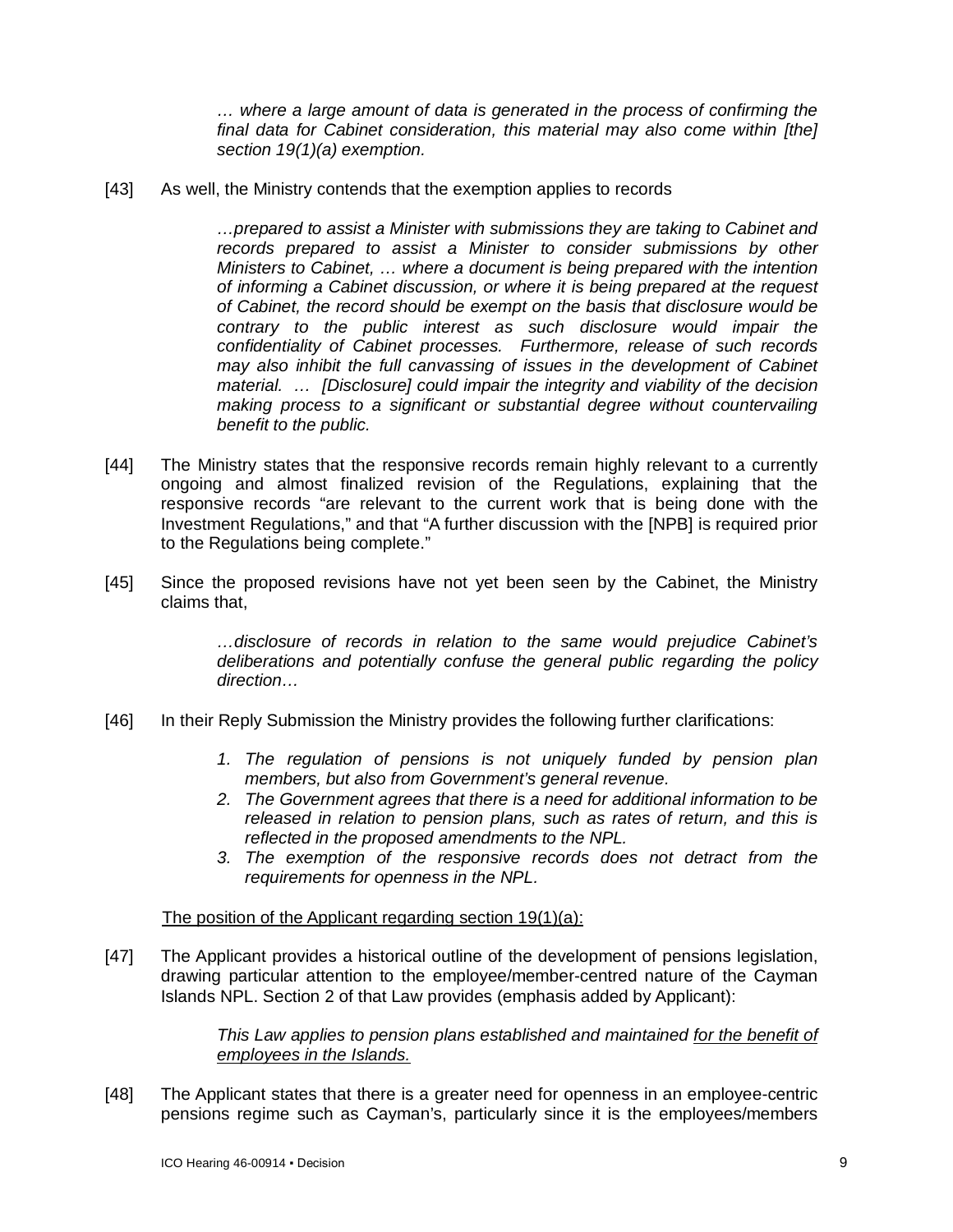that "are exposed to all the operational risk of their pension plan", who fund "all pension plan operational costs, including investment management fees", and who "fund the cost of government's pension regulation to ensure compliance with the NPL". Consequently, the Applicant believes that government must be accountable for how it spends such "pension taxes", and should release all information used to arrive at related decisions, including the formulation of new policy and legislation.

[49] The Applicant states that "the only stakeholders/beneficiaries in Cayman Islands pension matters are employees", as well as "dependents of the employee and future generations of employees. The Applicant states:

> *Without full information about a pension plan employees cannot do their due diligence exercise in the selection of a pension, therefore I am sure you will agree that without full information a vote by employees will be an uninformed vote and that is not correct or equitable.*

- [50] The Applicant states that there is an overall societal interest in ensuring "that the pension regime operates at an exceptionally high standard visible to the public eye to avoid the ever increasing taxes to fund increasing social service payments to persons without replacement income."
- [51] The Applicant alleges that "the Pension Ministry has a history of making decisions that benefit pension service providers - the **Agents of the Administrator** - to the detriment of employees" (emphasis added by Applicant). Not disclosing the records would, according to the Applicant, have the effect of allowing "the financial industry and the pension regime to operate largely 'out of sight' of the public."
- [52] The Applicant points out that his request is not in conflict with the provisions of the NPL, and that various parts of Cayman Islands pension legislation "have extensive provisions enabling employees to understand how pension funds are invested, investment diversification, types of investments, investment strategies, [and] the basis to charge fees", and several sections of the NPL and the above Regulations provide a right of access to information relating to pension plans for employees/members of the plan, including sections 20, 23, 24, and regulations 11, 15, 16.
- [53] In particular, under regulation 3 of the *National Pensions (General) Regulations (2011 Revision)* employees have the right to receive information relating to pension plans (emphasis added by Applicant):

*3. (1) An employer shall notify each of his employees of his intention to provide a pension plan in accordance with the Law and shall, in such notice, include-*

- *(a) the name or names of the proposed providers;*
- *(b) the reasons for choosing the proposed provider;*
- *(c) the types of investments that may be purchased and the reasons for the choice of such investments;*
- *(d) the minimum level of contributions that are proposed to be made by the employees provided that such level of contributions are in accordance with the Law; and*
- *(e) such other information as is necessary to assist the employee in considering the plan.*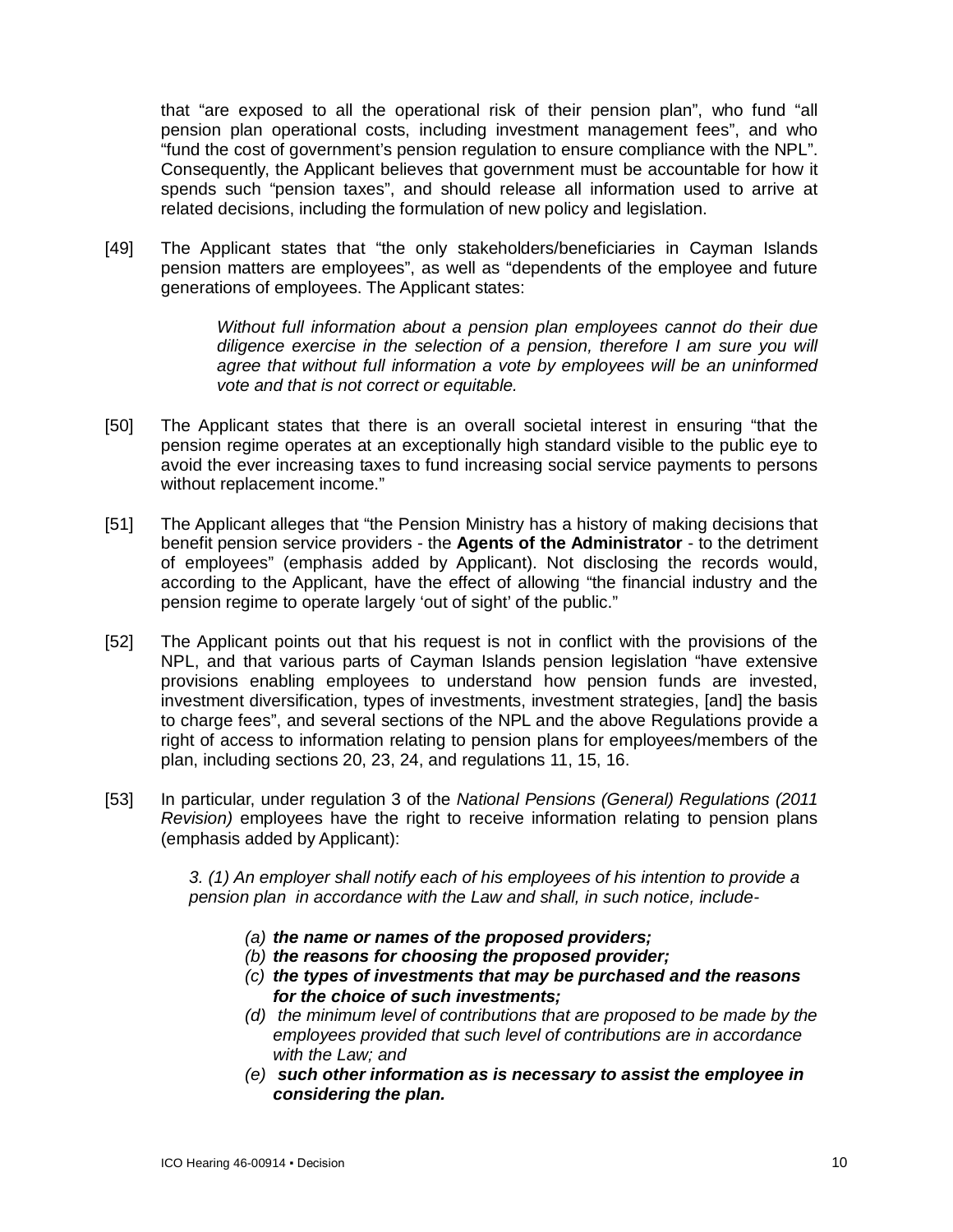*(2) Subject to section 4, an employer shall not establish, select or continue on the coming into effect with a pension plan without filing with the Superintendent a certificate that all employees have been given full details of the options available to them and have been polled in accordance with this regulation and that a majority of those who voted (with, in the event of a tie, and with the written consent of the Superintendent, the casting vote of the employer) were in favour of the plan.* 

*(3) The polling procedure may be either-*

- *(a) a meeting of members at which a vote is taken; or*
- *(b) a voting form sent to all members by registered post with a minimum time limit of fourteen days from the date it was sent for its return.*

#### *(4) Employees shall be entitled to be provided by the employer with details of the outcome of the poll.*

- [54] The Applicant draws particular attention to what is said to be the "totally open-ended" nature of the provision in regulation 3(1)(e), quoted in the paragraph immediately above, and, essentially, claims that the responsive records fall within the meaning of "such other information" necessary for employees to understand and consider their pension plan options.
- [55] As well, the Applicant draws on sections 19 and 24 of the Constitution, which respectively deal with lawful administrative action and duty of public officials. He believes these sections "[anticipate] the abuse of power and the withholding of information by government from the governed…". These sections of the Constitution provide:

*19.—(1) All decisions and acts of public officials must be lawful, rational, proportionate and procedurally fair.*

*(2) Every person whose interests have been adversely affected by such a decision or act has the right to request and be given written reasons for that decision or act.*

and,

*24. It is unlawful for a public official to make a decision or to act in a way that is incompatible with the Bill of Rights unless the public official is required or authorised to do so by primary legislation, in which case the legislation shall be declared incompatible with the Bill of Rights and the nature of that incompatibility shall be specified.*

[56] By claiming the exemption in section 19(1)(a), the Applicant says, the Ministry is preventing the realization of section 4 of the FOI Law, which provides:

> *4. The objects of this Law are to reinforce and give further effect to certain fundamental principles underlying the system of constitutional democracy, namely-*

- *(a) governmental accountability;*
- *(b) transparency; and*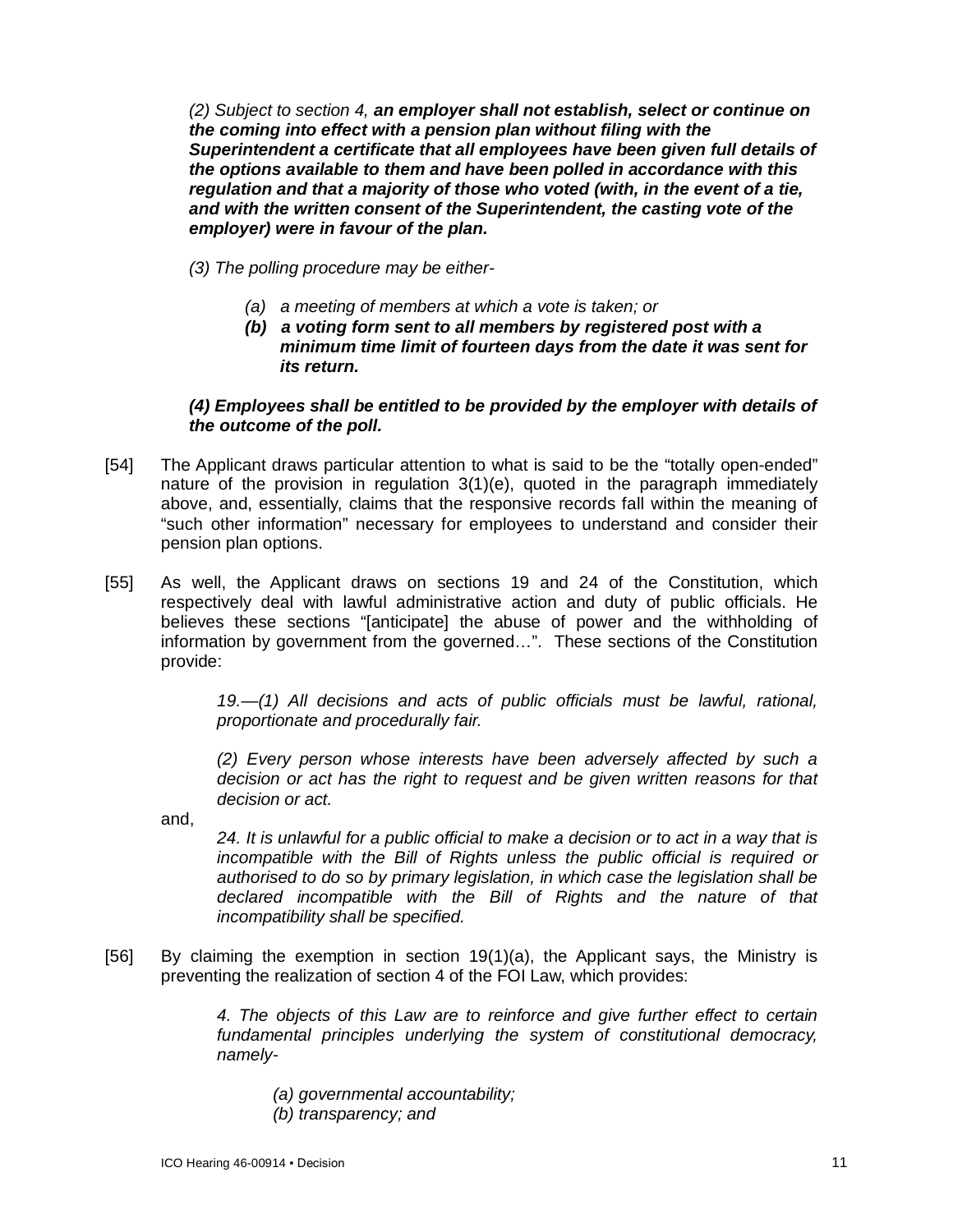*(c) public participation in national decision-making,*

*by granting to the public a general right of access to records held by public authorities, subject to exemptions which balance that right against the public interest in exempting from disclosure governmental, commercial or personal information.*

[57] In reference to public participation in national decision making (one of the objects of the FOI Law identified in section 4), the Applicant states:

> *The Pension Ministry attempts to use sections of the FOI Law to withhold records containing information from the stakeholders, thereby preventing participation of stakeholder[s] in discussions that would enable them to make their informed opinion known to the decision makers. Without the free flow of information decision makers often make uninformed decisions that are detrimental to the stakeholders…*

- [58] In his Reply Submission the Applicant also adds the following further points:
	- 1. He rejects the extension of the exemption in section 19(1)(a) to the "Caucus", saying,

*In violation of the Constitution the Pension Ministry attempts to recognize "Caucus" as an unconstitutional "Superior Level Cabinet" that ranks in importance / authority superior to Cabinet.*

*The statements here are telling the world that Cabinet is not the decision making entity for the Cayman Islands Government - in reality, Caucus is the decision making entity, Cabinet only executes the Caucus instructions i.e. Cabinet is now the "rubber stamping entity" for Caucus.*

- 2. In response to the Ministry's claim that disclosure of the responsive records would "potentially confuse the general public", the Applicant states that it is the Ministry who is confusing the general public with the piecemeal release of information which is "obviously **NOT** in the best benefit of the governed [i..e the employees]" (emphasis added by Applicant).
- [59] The Applicant provides further views on the public interest which I will discuss further below, if required.

Discussion:

[60] The Ministry puts forward three arguments for interpreting the exemption in section 19 widely. Firstly, it proposes that that exemption should be read to include "opinions, advice or recommendations, prepared for… proceedings of the" caucus. Secondly, the Ministry argues that, "where a large amount of data is generated in the process of confirming the final data for Cabinet consideration" the exemption should apply to that larger set of material. Thirdly, the Ministry invites me to agree that the exemption should apply to records related to submissions to the Cabinet where disclosure would ultimately be contrary to the public interest in maintaining the confidentiality of Cabinet processes.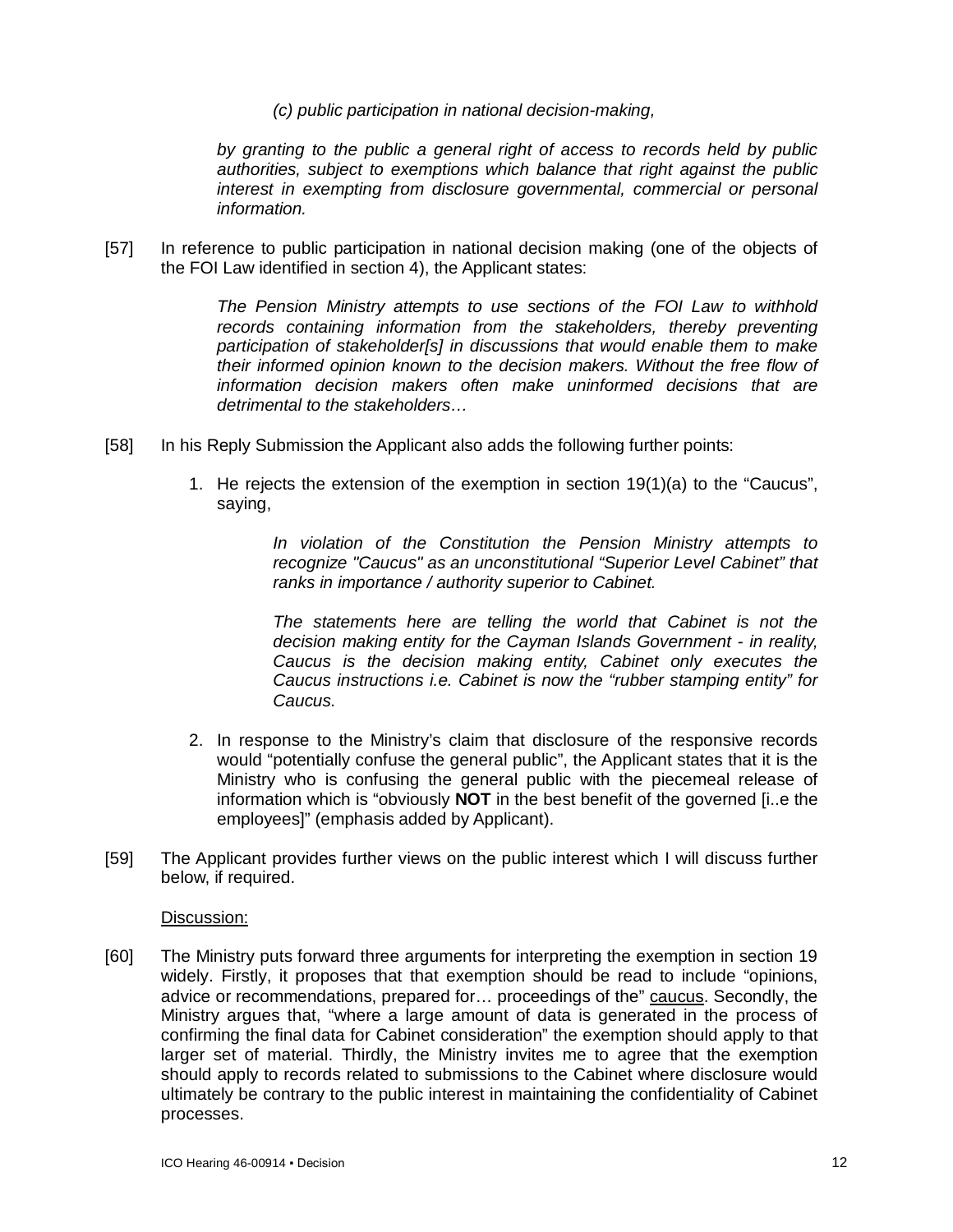- [61] As a matter of principle I do not agree that exemptions should be interpreted widely or that anything should be "read into" the exact wording of any exemption. The FOI law is clearly concerned with the openness, transparency and accountability of government information, and to widen exemptions beyond what the legislators intended risks upsetting the careful balance between the public's right to access and the legitimate reasons recognized for withholding certain information in the Law.
- [62] In Hearing Decision 15-00611 the former Information Commissioner made the following point:

*Public authorities should note that it is the exemptions that should be interpreted narrowly, not the request. <sup>2</sup>*

[63] Specifically, the exemption in section 19(1)(a) has been considered on a number of previous occasions. In Hearing Decision 13-00511 the former Information Commissioner stated (emphasis added):

> *The exemption in section 19(1)(a) is intended to protect records which would reveal the Government's deliberative processes. While it may be important to protect these types of records from disclosure to the general public, this exemption should not be used broadly and should instead be limited to the parameters set by the legislators. Simply because a record is eventually viewed by Cabinet does mean that it was "prepared" for that purpose.<sup>3</sup>*

- [64] The wording of the exemption in section 19(1)(a) is not ambiguous. The section is clearly intended to exempt records that contain opinions, advice or recommendations prepared for proceedings of the Cabinet or a Committee thereof.
- [65] For clarity, the meaning of a "Committee of the Cabinet" has previously beendefined , and the concept is not of relevance in the circumstances of the present case:

*I have previously been informed by the Cabinet Office that a "Committee of Cabinet" should be considered in narrow terms and refers specifically to committees made up of Cabinet members and not groups or committees that may be providing a report for Cabinet…"*. 4

[66] The exemption is intended to provide a safe space for the Cabinet or a Committee of the Cabinet in which ideas may be freely expressed and the principle of collective responsibility of the Cabinet maintained. However, to "read" any other body, whether formal or informal, or any other category of records or information into the clear and unambiguous scope of the exemption in section 19(1)(a) would expand the meaning of that exemption beyond what was intended by the legislators when the FOI Law was debated and passed.

 2 ICO *Hearing Decision 15-00611 Ministry of Finance, Tourism and Development* 2 September 2011 para 21

<sup>3</sup> ICO *Hearing Decision 13-00511 Ministry of Finance, Tourism and Development* 29 July 2011 para 35

<sup>4</sup> ICO *Hearing Decision 13-00511* op cit para 36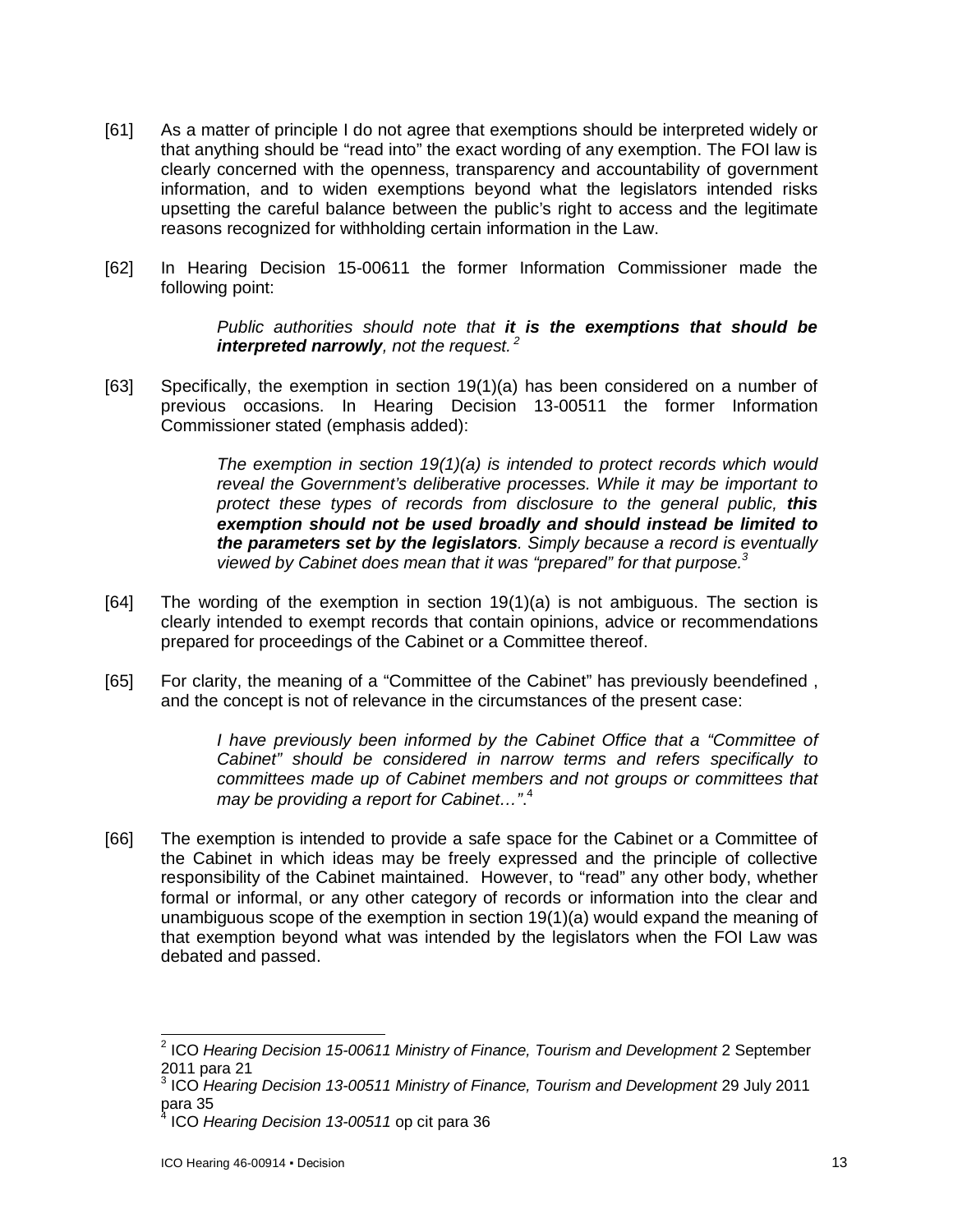- [67] The exemption in section 19(1)(a) is plainly not intended to cover any other body. To expand it to cover records prepared for any other body, such as the Caucus, would result in significant legal uncertainty in regard to the scope of this - and potentially any other – exemption. This approach would constitute a dangerous "slippery slope" that would inevitably result in undermining the intent of the FOI Law, and I do not support it.
- [68] The second argument raised by the Ministry asks me to expand the scope of the exemption to, essentially, include a larger body of records than encompassed in the wording of section 19(1)(a), namely by including any records that are generated in preparing and fine-tuning a submission to the Cabinet, beyond the specific "opinions, advice or recommendations prepared for….proceedings of the Cabinet".
- [69] In my opinion this would expand the scope of the exemption beyond the plain language of the Law. The exemption clearly covers records that contain "opinions, advice or recommendations **prepared for**… **proceedings of the Cabinet**…" (emphasis added). Conversely, the exemption in section 19(1)(a) is not engaged where a record contains opinions, advice or recommendations that are not prepared for Cabinet proceedings, but are created for some other entity or purpose, including the entities that play a part in the process of preparing such "opinions, advice or recommendations". Expanding the exemption as suggested by the Ministry would lead to legal uncertainty and introduce an imbalance in favour of withholding information from the general public, which is contrary to the intentions of the FOI Law.
- [70] The third way the Ministry believes the exemption in section 19(1)(a) should be read more widely is closely related to the arguments above. The Ministry believes the exemption should cover records that are,

…prepared to assist a Minister with submissions they are taking to Cabinet and records prepared to assist a Minister to consider submissions by other Ministers to Cabinet … where a document is being prepared with the intention of informing a Cabinet discussion, or where it is being prepared at the request of Cabinet

The Ministry argues that such records should be covered since it says the disclosure of such materials would be contrary to the public interest in maintaining the confidentiality of Cabinet processes.

- [71] The marginal title of section 19 is "Records revealing Government's deliberative processes". As explained above, I accept that this exemption is concerned with providing a safe space for the Cabinet or a Committee of the Cabinet, in which ideas can be freely expressed and the principle of collective responsibility of the Cabinet is maintained by means of exempting "opinions, advice or recommendations prepared for... proceedings of the Cabinet...". I recognize that maintaining such a safe space is a matter of public interest. However, I do not accept that the exemption triggers a broader public interest which would expand the scope of the exemption beyond the exact meaning specified in the Law, as the Ministry appears to suggest.
- [72] As already noted above, the exemption in section 19(1)(a) is subject to a public interest test under section 26(1), and any relevant public interest considerations can be raised if and when that section comes into play.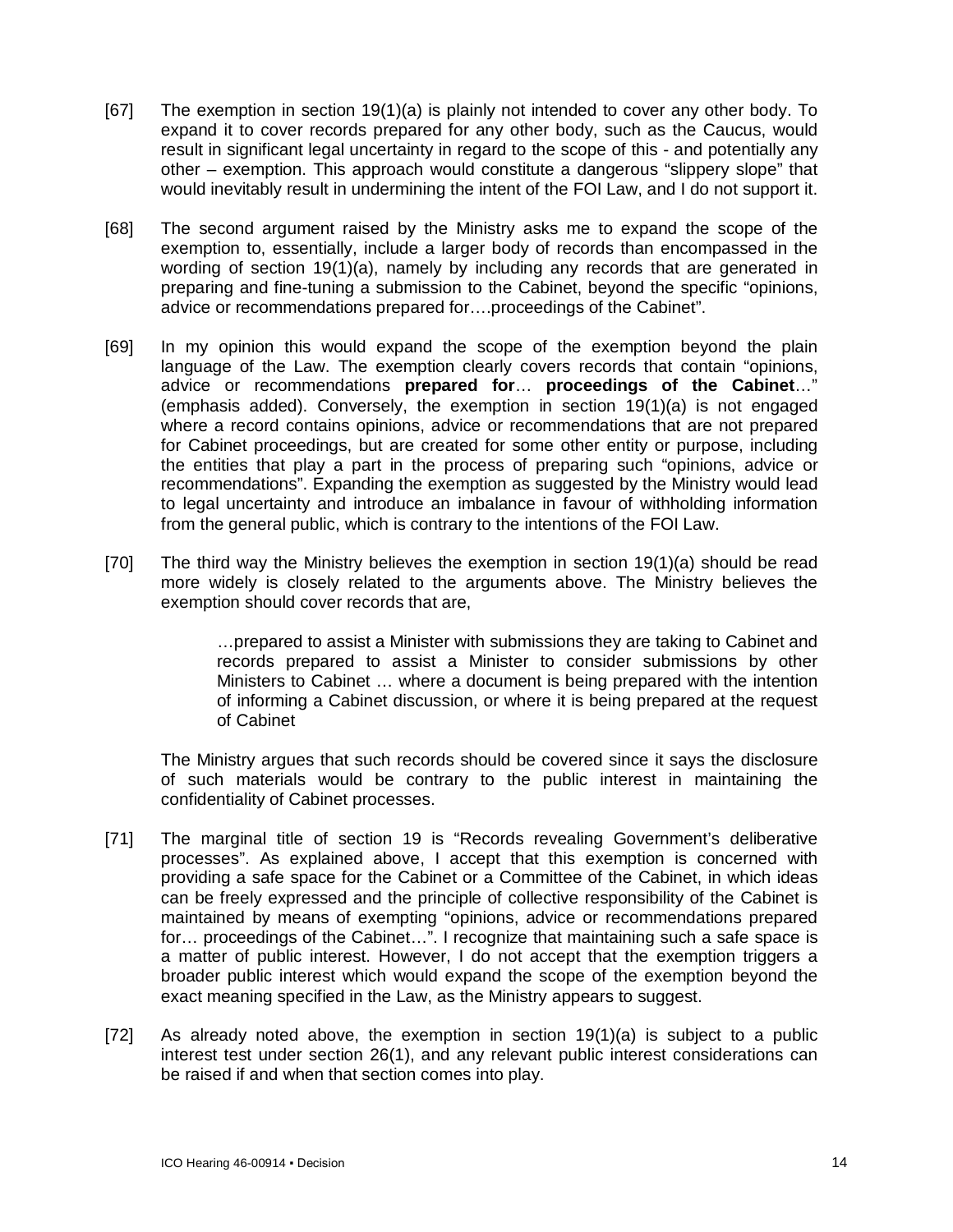- [73] For the above reasons, therefore, I reject all three of the Ministry's arguments for expanding the scope of the exemption in section 19(1)(a) beyond the literal text of the Law. I will now examine whether the exemption is actually engaged by the responsive records.
- [74] On the surface, by emphasizing the need to expand the scope of the exemption to fit the responsive records under consideration in this Hearing the Ministry may unwittingly have implied that the responsive records may not strictly fall within the scope of the exemption.
- [75] Regardless, the Ministry states that the revision of the Investment Regulations remains current and ongoing, and indicates that a "further discussion with the [NPB] is required prior to the Regulations being complete". In its reply submission the Ministry states that "at this juncture any proposed revisions have not been finalized by the Government", and again emphasizes that the drafting process within the Ministry remains ongoing. Therefore, in the Ministry's own words, it seems clear that the records have not been "prepared for proceedings of the Cabinet", since the proposed legislation is plainly not yet ready to be considered by the Cabinet.
- [76] The arguments relating to the alleged imminent nature of the discussions by Cabinet of the new Regulations are in my mind diminished by the fact that the request was made as long ago as 23 May 2014. As indicated in the introduction, above, the process of locating responsive records has been piecemeal, and almost all the responsive records date from 2010-2014, with only a single record dated as late as April 2015.
- [77] A full response should have been given a long time ago, and to argue now that the matter is imminently going before the Cabinet - and therefore the records should be exempted under section  $19(1)(a)$  - seems contrived. It seems to me that records either fall within the scope of the exemption or not, but I do not see that the imminence of a debate in the Cabinet can render the responsive records to a lesser or greater degree "prepared for proceedings of the Cabinet", especially where the records clearly are "works in progress" and by the Ministry's own admission have not yet been finalized.
- [78] Whether records that are more recent than the date of the initial request should be included in a public authority's response is a different question. Where a swift response is given, a public authority should avoid including responsive records that post-date the request, since the right to access in the Law extends to a record that is "held", which should be interpreted as being held at the time the request is made. However, given the piecemeal and delayed response given by the Ministry, the evolving nature of the subject matter of the responsive records, and the Ministry's duty to assist the Applicant, I welcome the Ministry's approach to include additional records caught by the request, even where these strictly post-date the request.
- [79] The responsive records were created in the course of the revision of the Investment Regulations by the Ministry. They are part of the revision process and reflect input provided by different public and private parties in relation to the various parameters that were sorted out and negotiated in the process of reaching final drafting instructions for the Investment Regulations. As such, the responsive records clearly contain "opinions, advice and recommendations" reflecting the input from various parties, including external consultants, the National Pensions Board, the Ministry itself, and others. While the ultimate outcome of that process may, eventually, in some yet-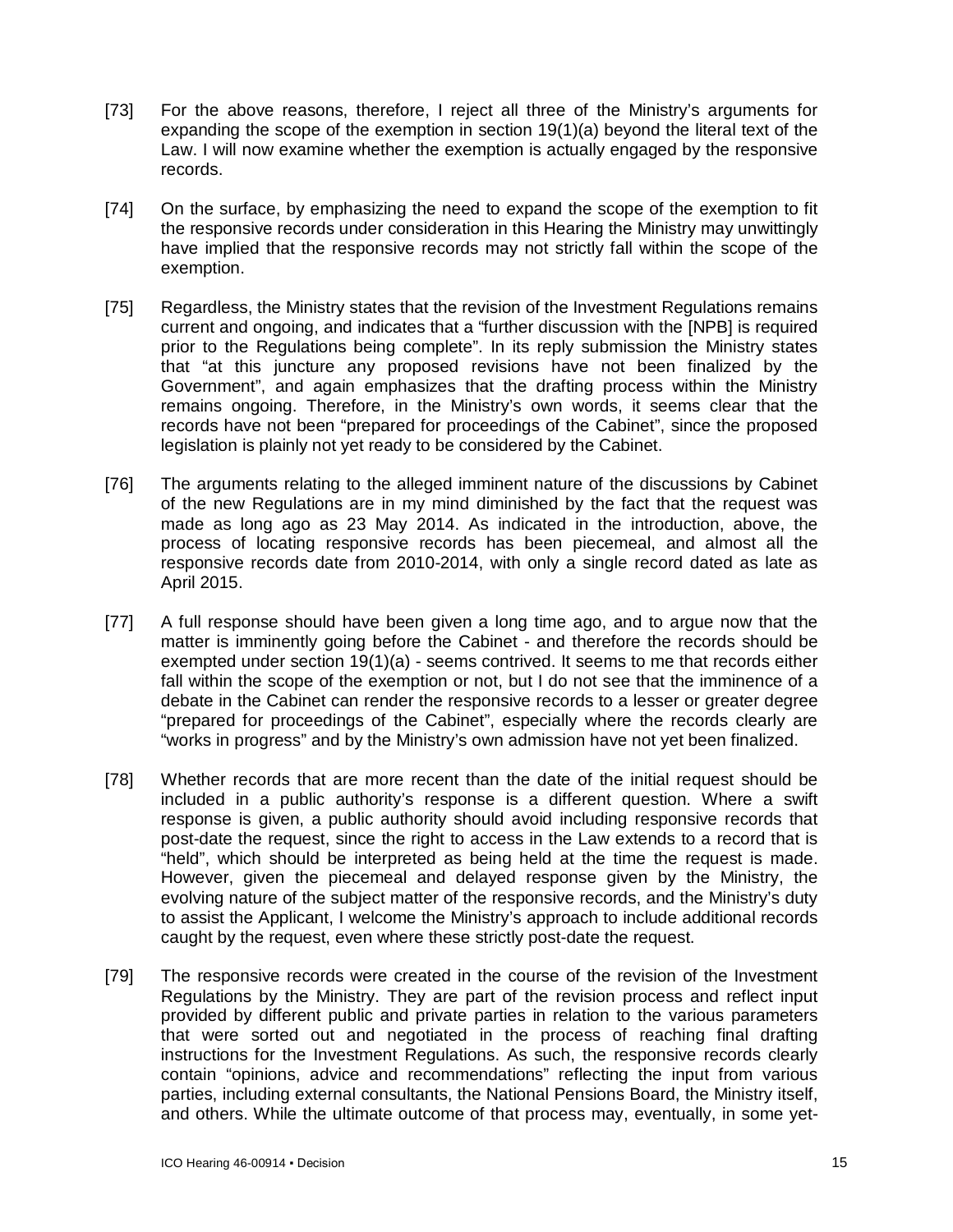to-be determined form end up before the Cabinet, it is clear to me that the responsive records, themselves, are not records that are intended to be laid before the Cabinet. Therefore, the responsive records are not "prepared for proceedings of the Cabinet or of a committee of the Cabinet" and the exemption is not engaged.

- [80] Regarding the Ministry's claim that disclosure "would… confuse the general public regarding the policy direction", I am not aware of any exemption under the Law that protects the general public from being confused by the disclosure of records held by Government. If a public authority believes an additional explanation is required, there is nothing to stop them from providing an explanation of whatever information they believe may confuse the general public. Any such explanation should of course be clearly separated from the responsive records themselves.
- [81] Finally, the Ministry claims a "chilling effect" if the records were disclosed, as they believe "release of such records may also inhibit the full canvassing of issues in the development of Cabinet material." Since this issue seems more relevant to the exemption relating to the free and frank exchange of views (section 20(1)(b)) which the Ministry has also raised in this Hearing – I will discuss it further there.

## [82] **For the above reasons, I find that the exemption in section 19(1)(a) is not engaged in respect of the responsive records.**

[83] Since the exemption in section 19(1)(a) is not engaged, I do not have to consider whether disclosure is nonetheless required in the public interest pursuant to section 26(1).

**2) Whether the remaining responsive records are exempt from disclosure under section 20(1)(b) of the FOI Law and, if so, whether access shall nonetheless be granted in the public interest pursuant to section 26 of the FOI Law.**

The position of the Ministry regarding section 20(1)(b):

- [84] The Ministry believes that it is meeting the expectations of openness and accountability in the FOI Law by directly inviting the general public to give its views in a public consultation relating to the proposed amendments to the NPL.
- [85] However, the Ministry also states,

*While the importance of public inclusion in the legislative amendment process is recognized it is essential that disclosure of certain records do [sic] not inhibit the free and frank exchange of views throughout the policy development process with the Ministry.* 

[86] The Ministry claims it is important that those involved in the preparation of policy be able to express their professional opinions confidentially. The Ministry points to a "chilling effect" whereby,

> …*release of the requested records may significantly reduce the quality, clarity or frankness and candour in the provision of advice if sensitive briefing*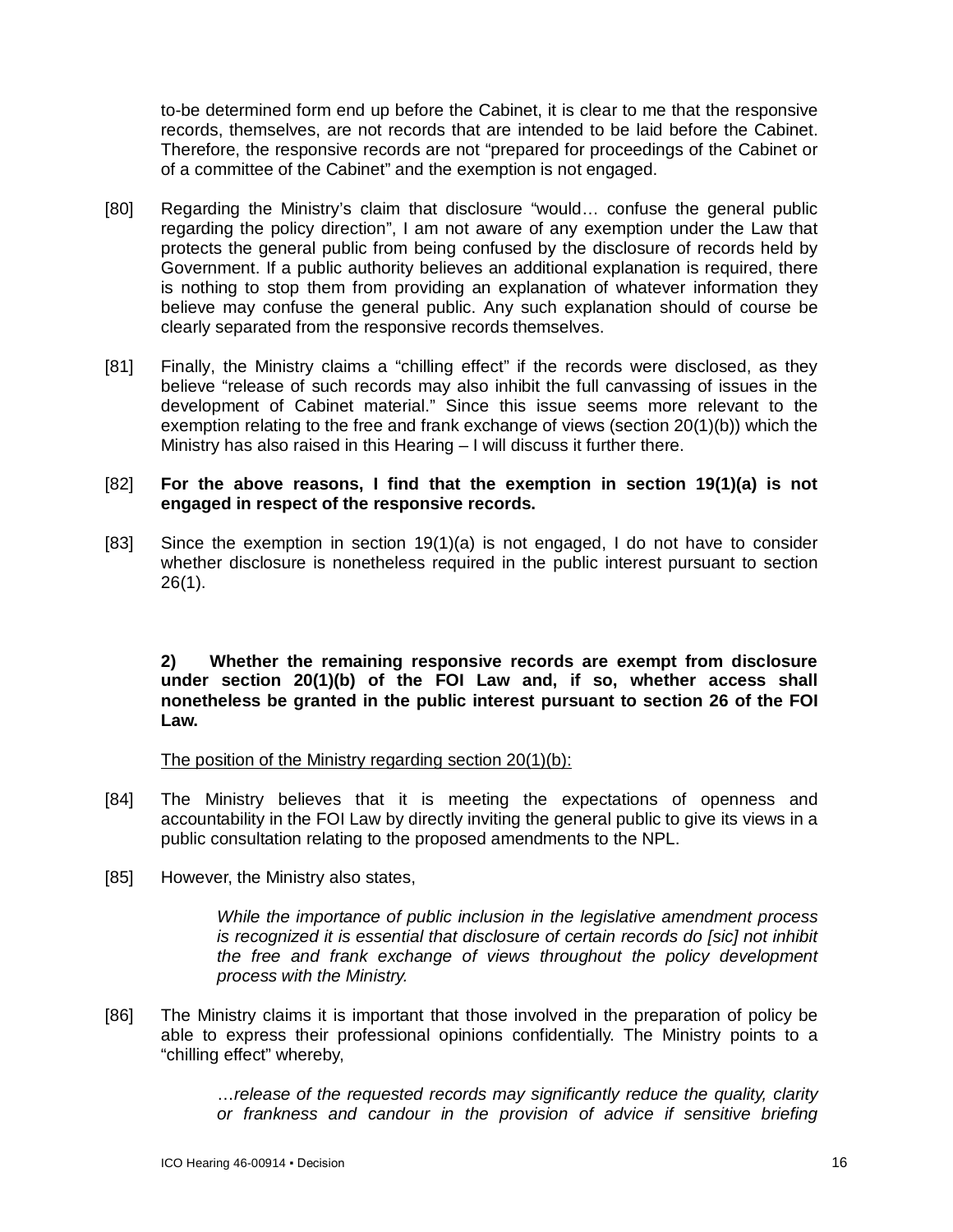*documents are not properly protected. .. disclosure of the requested record [sic] is likely to inhibit the ability of public authority [sic] to express themselves openly, honestly and completely [in the] process of deliberation.*

- [87] The Ministry argues that "the release of any information at this time would be extremely premature and inhibit the free and frank exchange of views…". The Ministry specifically mentions only one record, namely the Morneau Shepell Report (9 February 2012) which the Ministry says is amongst the records "being utilized to inform the Government's decision on the possible changes to the Investment Regulations".
- [88] Finally, the Ministry expresses the view that,

*The Cabinet is the ultimate arbiter of all government policy therefore it is essential that the integrity of the policymaking process is protected…*

The position of the Applicant regarding section 20(1)(b):

- [89] Since section 43(2) places the burden of proof on the public authority, an applicant is not required to demonstrate that the Ministry did not apply the Law correctly.
- [90] I refer to the general statements made by the Applicant about the request and the general observations he has made in regard to the nature of pension law and the position of the Ministry, above. He has not, otherwise, addressed the exemption in section 20(1)(b).

## Discussion:

[91] As noted above, the Fact Report states: "The public authority must ensure that, before submissions are made to the Information Commissioner, it clarifies which exemptions apply to each specific exempted record or parts thereof." Nonetheless, the Ministry has not addressed the question of partial access in relation to any of the exemptions it is claiming, thus appearing to ignore the obligation under section 12(1) which provides:

> *12. (1) Where an application is made to a public authority for access to a record which contains exempt matter, the authority shall grant access to a copy of the record with the exempt matter deleted therefrom.*

- [92] In a previous Hearing Decision, I have provided guidance in regard to the blanket application of exemptions, in which I point out that public authorities have a duty to consider whether an exemption applies to an entire record or set of records, or only to part thereof.<sup>5</sup>
- [93] As noted above, the only record that is specifically mentioned by the Ministry in reference to the exemption in section 20(1)(b) is the Mornaeu Shepell Report. This is rather surprising since that Report was amongst the records that were already disclosed to the Applicant on 19 June 2015. Inclusion of this record in the Ministry's arguments for the exemption in section  $20(1)(b)$  therefore appears to be an obvious error on its part.

 5 ICO *Hearing Decision 45-0000 The Governor's Office* 15 February 2016 paras 113, 118-119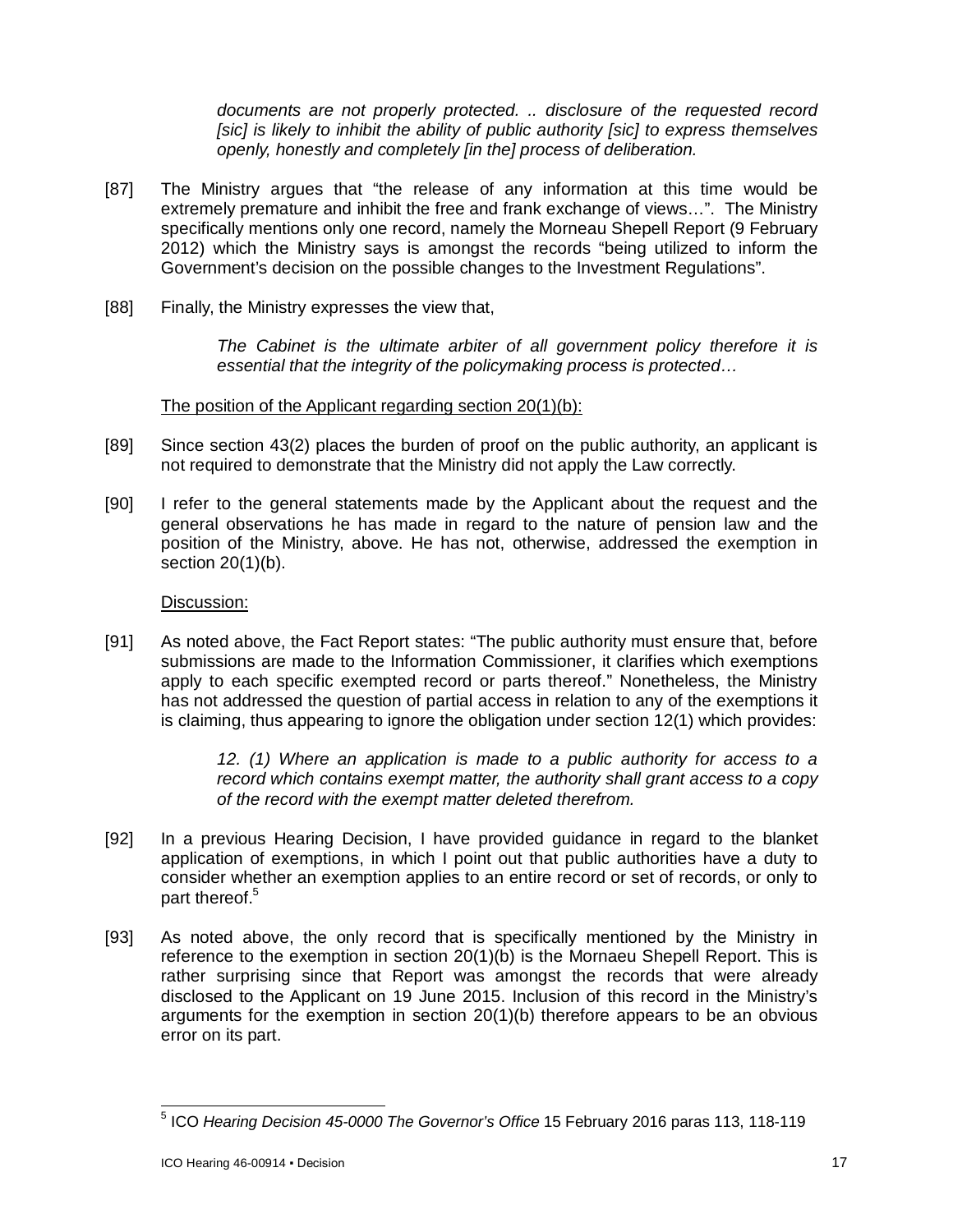- [94] Nonetheless, out of an abundance of caution I will assume that the Ministry wishes to claim that the exemption applies to all  $-$  and all parts of  $-$  the responsive records (although of course not to records that have already been disclosed).
- [95] The exemption in section 20(1)(b) has been considered in a number of previous Hearing Decisions. In particular, detailed guidance was provided in Hearing Decision  $9-02210$ .<sup>6</sup> I refer to that guidance for assistance in interpreting the meaning of the exemption, in particular paragraph 39 which summarized the exemption as follows:

*[39] Taking these meanings together, the exemption in section 20(1)(b)… intends to protect against disclosure which would result, with a certain degree of probability, in restraining the unimpeded, open and honest exchange of views expressed for the purpose of evaluating competing arguments or considerations with a view to making a decision of an issue before a public authority.*

[96] As well, in regard to the interpretation of the exemption in section 20(1)(b) the former Information Commissioner found the following:<sup>7</sup>

> *[42] Obviously, for a record to have any prospect of protection under this exemption it is a prerequisite that the record must actually document a free and frank deliberation in the first place. …*

> *[43] … the information that is being withheld has to contain free and frank comments."<sup>8</sup>*

- [97] My view is that the protection of a "safe space" for open, uninhibited discussions is equally important between entities as between individuals. Therefore, "free and frank" deliberations and comments can occur in meetings or communications between entities as well as between individuals, and the exemption in section  $20(1)(b)$  may apply to both.
- [98] Having reviewed all the responsive records, on the basis of the above definitions and reasoning it is clear to me that only some of the responsive records document a "free and frank deliberation" or contain "free and frank comments", as follows:

| <b>Document</b>                                                                                                                                                        | <b>Status</b>                                                   |
|------------------------------------------------------------------------------------------------------------------------------------------------------------------------|-----------------------------------------------------------------|
| 1. Pitcairn report                                                                                                                                                     | 1. Contains no free and frank<br>deliberations or comments      |
| 2. Ministry communications:<br>a) Regulations with tracked changes ("Appendix #7"),<br>including drafting instructions regarding 26 June 2012<br>version of Regulation | 2.a) Contains no free and<br>frank deliberations or<br>comments |

 6 ICO *Hearing Decision 9-02210 Cayman Islands National Insurance Company (CINICO)* 24 March 2011 paras 34-39

<sup>7</sup> ICO *Hearing Decision 9-02210* op cit paras 42-43

<sup>8</sup> ICO (UK) *Arts Council England Decision FS50191595* 23 November 2009 para 85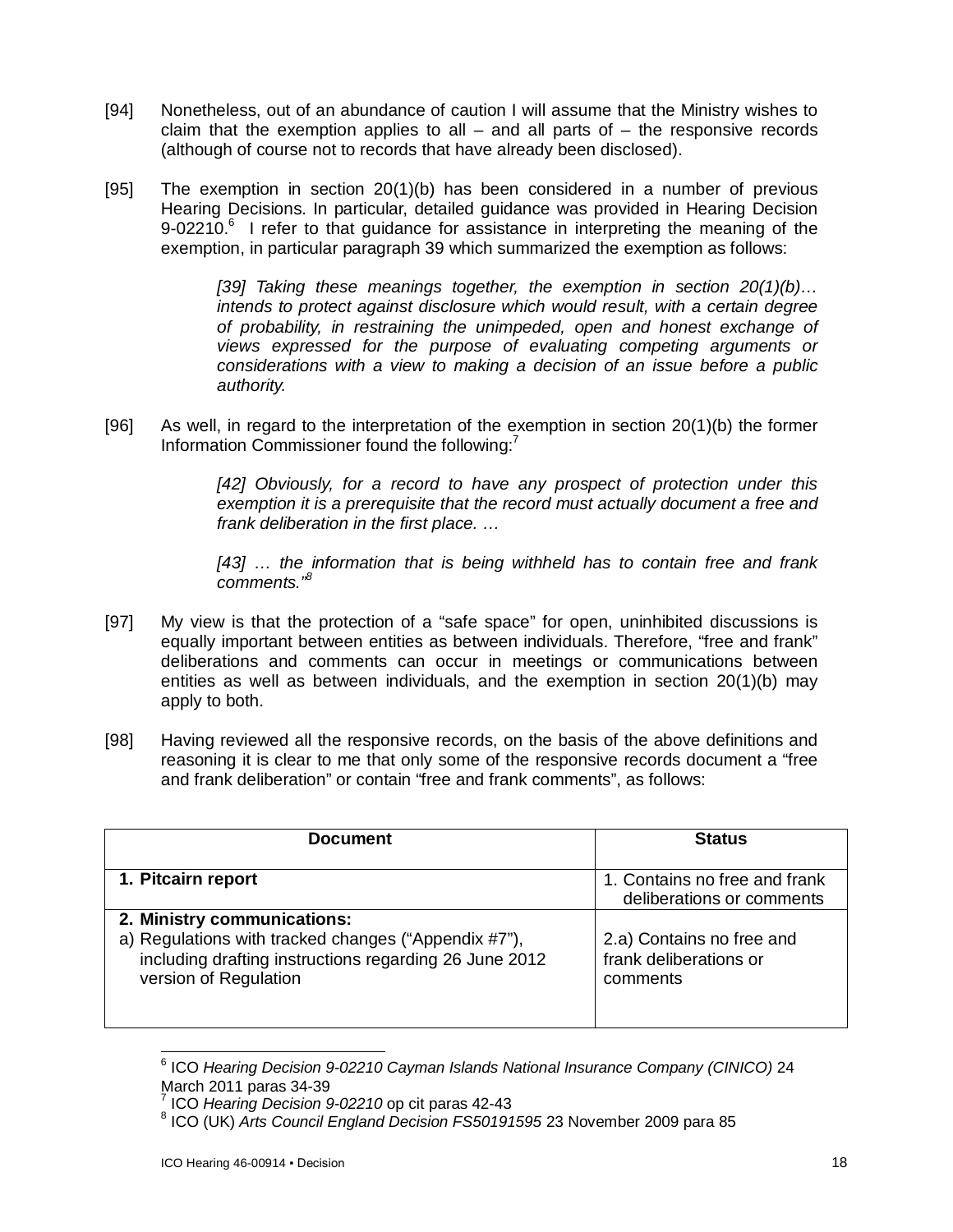| b) Drafting instructions ("Appendix #6")                            | 2.b) Contains no free and<br>frank deliberations or<br>comments |
|---------------------------------------------------------------------|-----------------------------------------------------------------|
| c) Communications about the drafting of the Regs ("Appendix<br>#5") | 2.c) Contains no free and frank<br>deliberations or comments    |
| d) Further omitted items for draft ("Appendix $#4$ ")               | 2.d) Contains no free and<br>frank deliberations or<br>comments |
| 3. Communications between Ministry and Morneau<br>Shepell:          |                                                                 |
|                                                                     | 3.a) Consists of free and frank                                 |
| Email Ministry- MS ("Appendix #3")<br>a)                            | deliberations or comments                                       |
| b) Email MS- Ministry ("Appendix #2")                               | 3.b) Consists of free and frank<br>deliberations or comments    |
| Email MS - Ministry ("Appendix #1")<br>C)                           |                                                                 |
|                                                                     | 3.c) Consists of free and frank<br>deliberations or comments    |
| 4. Feedback from NPB:                                               |                                                                 |
| Feedback from NPB 22 May 2014 ("Appendix #9")<br>a)                 | 4.a) Consists of free and frank<br>comments by the NPB          |
| b) Letter from MS to Ministry re feedback NPB 22 May 2014           | 4.b) Consists of free and frank<br>opinions by the NPB and MS   |

- [99] As indicated above, not all the responsive records contain free and frank deliberations or comments. In particular, the Pitcairn Report (Record 1) contains opinions and comments, but none of these are attributable to specific individuals or organizations, and I do not consider this record contains free and frank deliberations or comments. As well, the "Ministry communications" (Records 2a, b, c and d) contain questions relating to the drafting of the new legislation which are legal/technical in nature, but which do not fall into the category of "free and frank deliberations or comments",
- [100] The responsive records that are communications between the Ministry and their consultants, Morneau Shepell, (Records 3a, b, and c) contain messages between the Ministry and their consultants, which consist of questions and comments that I consider free and frank deliberations or comments.
- [101] As to the feedback provided by the NPB and the response to it from the Ministry's consultants, Morneau Shepell, (Records 4a and b), these records contain opinions, comments and recommendations from the NPB and responses from the consultants mostly about amendments to legal wording of the draft Investment Regulations. I consider that Records 4a and b also consist of free and frank deliberations and comments.
- [102] In my opinion it is likely that the disclosure of the above records which contain free and frank deliberations and comments would inhibit the free and frank exchange of views for the purposes of deliberation in the future. This is because future parties being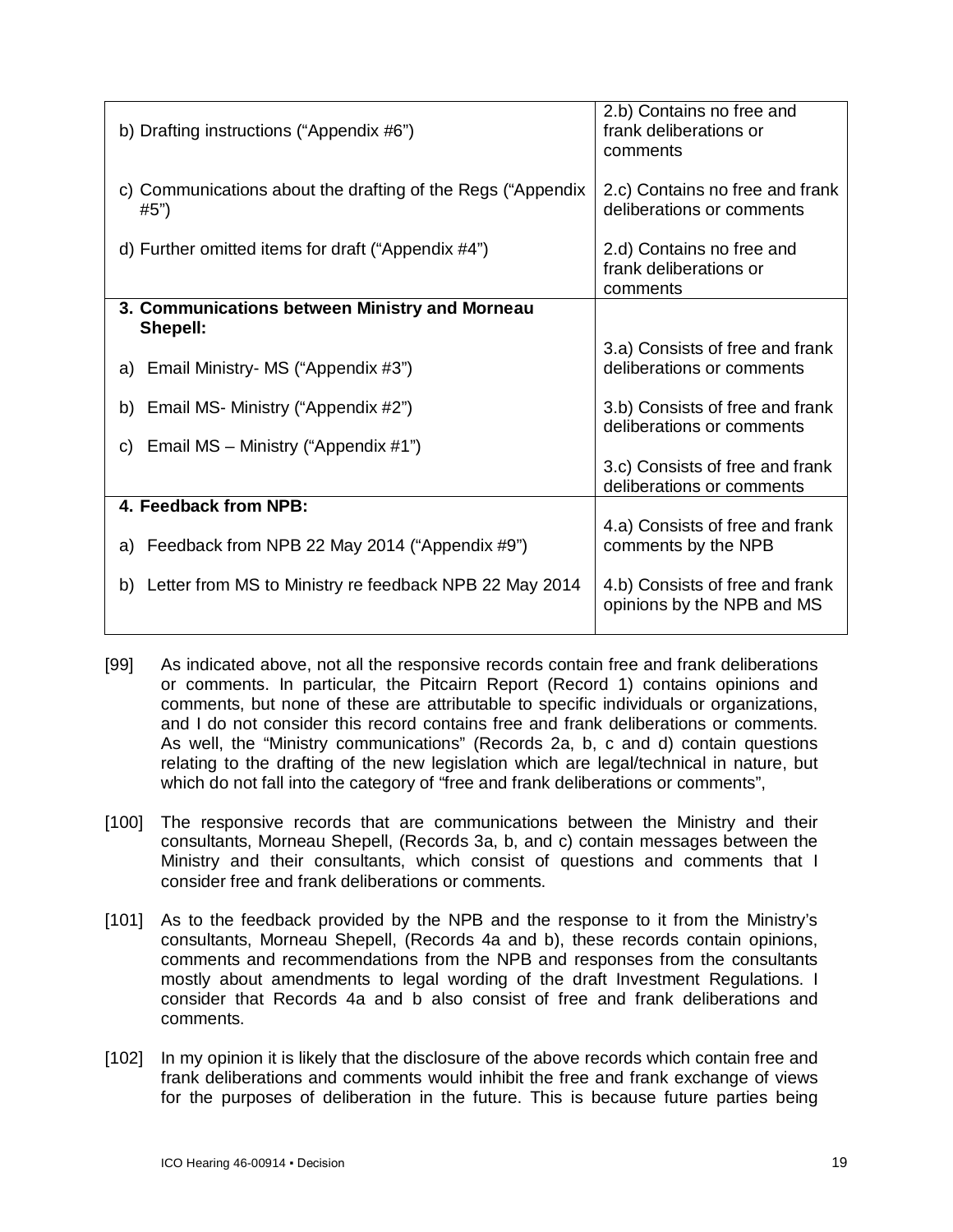asked to express their views may feel that no safe space exists in which they can articulate their opinions without public scrutiny.

- [103] **Consequently, in view of the analysis of the responsive records and reasoning above, I do not find that the disclosure of the responsive records identified as Records 1, 2a, b, c and d "would or would be likely to inhibit the free and frank exchange of views for the purpose of deliberation". The exemption in section 20(1)(b) is therefore not engaged in relation to those responsive records, and no public interest test is required under section 26(1) in regard to those records.**
- [104] **However, the responsive records identified as Records 3a, b and c, and 4a and b consist of free and frank deliberations and comments, and I find that their disclosure would likely inhibit the free and frank exchange of views for the purposes of deliberation by the Ministry and the other parties. Therefore, the exemption in section 20(1)(b) is engaged in relation to these records.**

#### Public interest test:

[105] I must now consider whether, despite being exempted under section 20(1)(b), the records listed as communications between the Ministry and Morneau Shepell (Records 3a, b and c), and the records relating to feedback from the NPB (Records 4a and b), should nonetheless be disclosed in the public interest by virtue of section 26(1).

#### Public interest factors weighing in favour of disclosure:

- [106] As described above, the Applicant argues that openness is particularly important in an employee-centric pension system such as the Cayman Islands'. Since plan members carry all the costs and risks, they have a right to know about policies that affect their pension funds, and to be fully informed about pension fund matters. This is reflected in the NPL which specifically requires that certain types of information be provided to members. The Applicant argues that openness in regard to the responsive records is a matter of public interest, since if information is unduly withheld, pension fund members will be less likely to make informed decisions, which will be detrimental not only to them, but ultimately also to their dependents and the Cayman Islands as a whole. If retired people have inadequate income replacement funds, society will have to cover the increased social service costs, and it will become more expensive to live and do business in Cayman.
- [107] The Ministry lists public interest factors it has considered for and against the exemption, including the following factors in favour of disclosure:
	- a. The fact that disclosure could reveal the reasons for decisions;
	- b. The scrutiny of decision making processes;
	- c. The need for the public to be better informed and more competent to comment on public affairs;
	- d. Scrutiny of government activity and promoting public participation in government decision making.
- [108] As indicated above, the public interest is defined in regulation 2, and I consider a number of the public interest factors listed there are relevant in this case. The disclosure of communications at issue here could very well promote the accountability of Government, promote accountability for public expenditure, facilitate public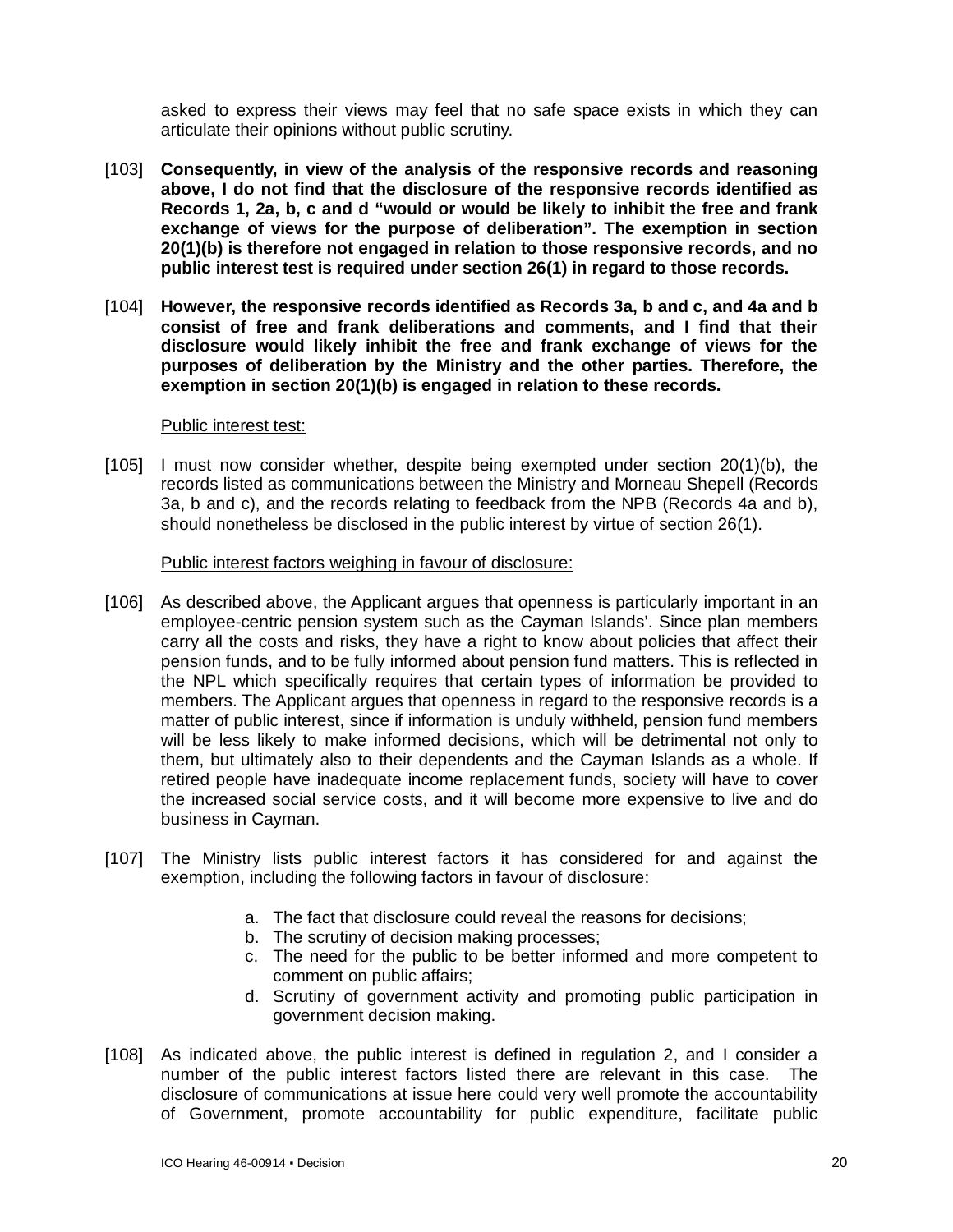participation in decision making, improve the responsiveness of Government to the needs of the public, and possibly even deter wrongdoing or maladministration, all of which are listed in the Regulations as public interest factors in favor of disclosure.

# Public interest factors weighing in favour of maintaining the exemption:

- [109] The Ministry lists a number of countervailing public interest factors in favour of maintaining the exemption. In particular, it lists the following public interest arguments against disclosure:
	- a. The need to preserve confidentiality having regard to the circumstances of the communications;
	- b. Premature release could contaminate the decision making process;
	- c. Premature release of records would impair the integrity and viability of the decision making process to a significant or substantial degree without countervailing benefit to the public;
	- d. Broader community interests must be considered, as distinct from those of the Applicant and the subject of the record;
	- e. Protection of ministerial unity and effectiveness, and protecting ministerial discussions and collective decision making processes.

## Public Interest discussion:

- [110] Keeping in mind the explicit assumption of openness in the Cayman Islands FOI Law, $9$ and the requirements of section 26(1) and 27, the "safe space" for the formulation and debate of high level policy in government protected by section 20(1)(b) needs to be weighed against other, potentially overriding public interests.
- [111] High-level policy decisions relating to pension plans have a widespread and significant impact on the general public. There is therefore an indisputable public interest in the issue of pension reform, and a general argument in favour of openness and transparency.
- [112] The Applicant argues passionately in favour of maximum disclosure in order to ensure that pension plan members have all the information they need to make informed decisions. I agree that there is a genuine expectation of transparency and an important public interest in favour of disclosure of such information. This is recognized in the sections of the NPL quoted above, which require a significant level of transparency towards employees in regard to information relating to pension plan providers. However, I am not convinced the information required to be disclosed in the public interest or under the NPL extends to records that document pension legislation reform, as the Applicant claims.
- [113] While the responsive records relate to the formulation of new high-level policy on pension fund investment, they are "works in progress" and do not represent government's final position. To the extent that a final position has been taken towards pension reform, for instance the revised NPL itself, I note that the Government has shown a willingness to seek broad input in a public consultation. I note that a record of the input received from various stakeholders was disclosed by the Ministry on 19 June 2015.

 $\overline{a}$ <sup>9</sup> See: ICO *Hearing Decision 48-01115 Her Majesty's Customs* 3 November 2015 paras 52-53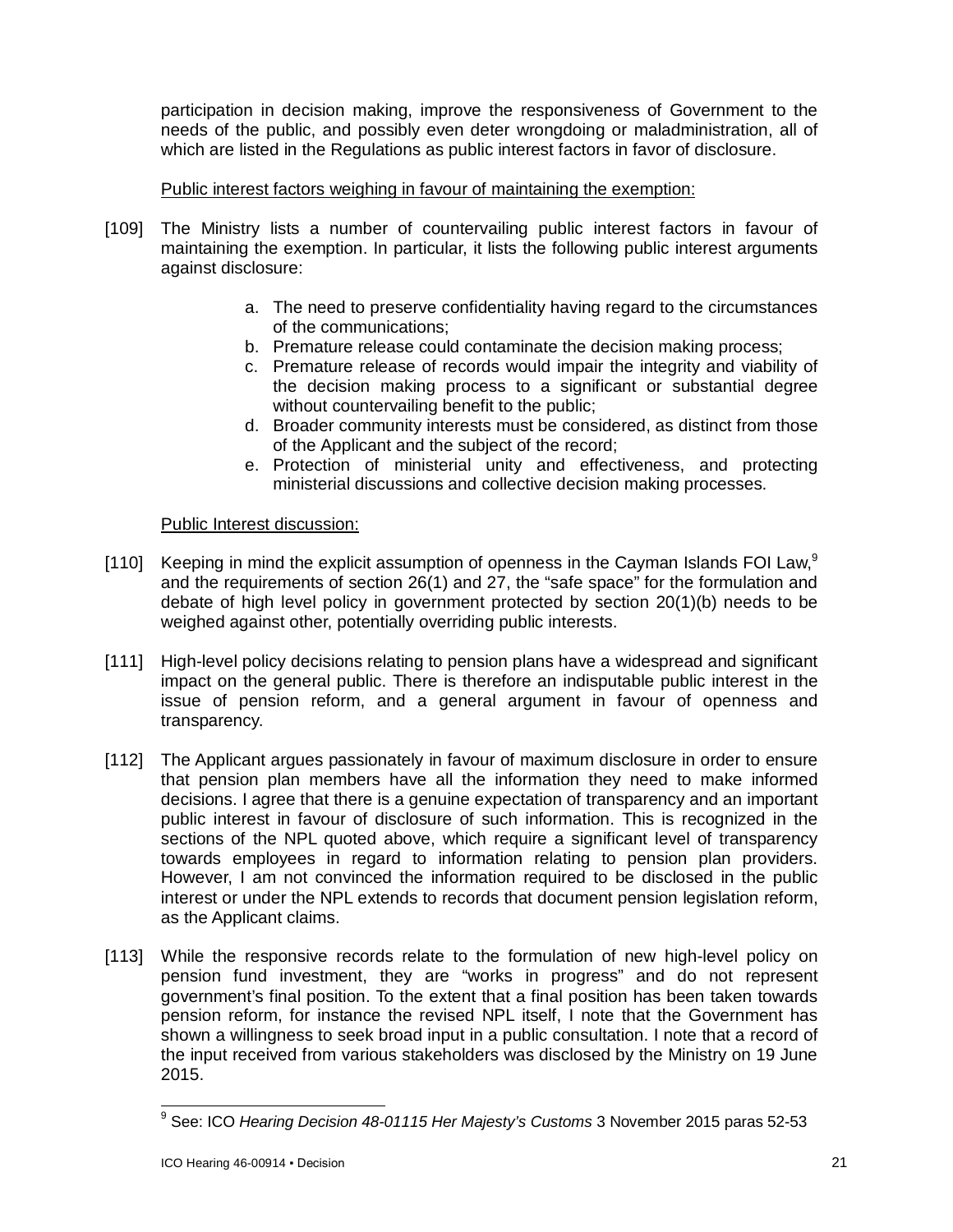- [114] Even had the present revision of pension legislation been concluded and new Investment Regulations come into effect, there would continue to exist a significant public interest in protecting a "safe space" for government to formulate and debate sensitive issues away from public scrutiny, whether relating to pension reform or other topics, in the future. This is to make sure that different options and opinions, including dissenting views and frank advice, are encouraged to come to the fore, and are given due consideration, without being inthe public eye. . I think this consideration is particularly pertinent to those responsive records that contain actual free and frank deliberations or comments, namely Records 3a, b, and c and Records 4a and b.
- [115] **Having reviewed the arguments on both sides of the public interest, in the circumstances of the present case I find that the public interest in favour of disclosure does not outweigh the public interest in maintaining the exemption of the responsive records that contain actual free and frank deliberations or comments. Therefore, the disclosure of the communications between the Ministry and their consultants, Morneau Shepell (Records 3a, b and c), and the records relating to feedback from the NPB (Records 4a and b) is not required in the public interest, and these records remain exempted by reason of section 20(1)(b).**

**3) Whether the remaining responsive records are exempt from disclosure under section 20(1)(d) of the FOI Law and, if so, whether access shall nonetheless be granted in the public interest pursuant to section 26 of the FOI Law.**

The position of the Ministry regarding section 20(1)(d):

- [116] In an argument that is complementary to the statements quoted above, the Ministry argues in the alternative that the remaining responsive records are exempted by section 20(1)(d), because their disclosure "would, or would be likely to prejudice the effective conduct of public affairs".
- [117] The Ministry cites the ruling of the UK Information Tribunal in *McIntyre v Information Commissioner*, stating that the exemption is intended to apply to those,

*… cases where it would be necessary in the interests of good government to withhold information, but which are not covered by another specific exemption, and where the disclosure would prejudice the public authority's ability to offer an effective public service or to meet its wider objectives or purposes due to the disruption caused by the disclosure or the diversion of resources in managing the impact of disclosure.<sup>10</sup>*

[118] The Ministry also clarifies the meaning of the phrases "would prejudice" and "would be likely to", on the basis of the same ruling and the ruling in *Office of Government Commerce v Information Commissioner*. 11

 $\overline{1}$ 

 $10$  Ian Edward McIntyre v Information Commissioner and Ministry of Defence 4 February 2008 EA/2007/0061 para 24

<sup>11</sup> *McIntyre* op cit para 40; *Office of Government Commerce v Information Commissioner* 19 February 2009 EA 2006/0068 & 0080, paragraphs 40 & 48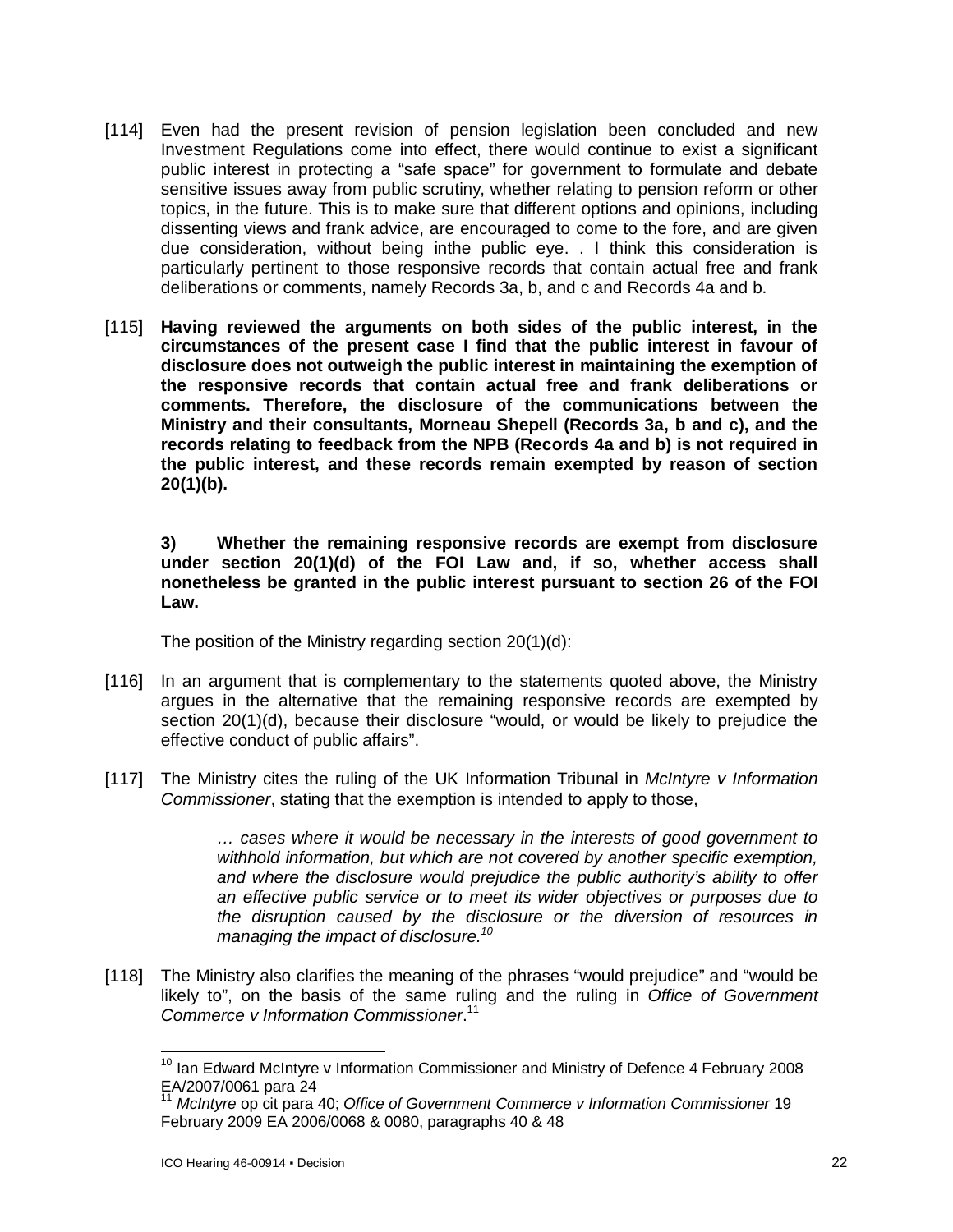[119] Specifically, the Ministry argues that the disclosure of the responsive records "would negatively impact the Government's ability to consult on policy matters and refine its development of policies that are in the best interests of its citizens." The Ministry adds:

> *When [the Government] is in the process of identifying… legislative changes and formulating its views on the revisions that are in the best interest of the general public, this exercise should continue in a confidential manner that facilitates open communication otherwise, the result may negatively impact the overall policy development by subjecting the process to public scrutiny before decisions are fully developed.*

[120] In its Reply Submission the Ministry adds that disclosure would "contaminate the decision making process and… impair the integrity and viability of the decision making process to a significant or substantial degree without countervailing benefit to the public."

The position of the Applicant regarding section 20(1)(d):

- [121] As indicated above, the Applicant expresses general arguments relating to the nature of the NPL and the rights of employees to be fully informed, also in the context of section 20(1)(d).
- [122] In his Reply Submission the Applicant seeks to rebut the arguments put forth by the Ministry, alleging that it is overreaching and overreacting. He calls the application of the exemption in section 20(1)(d) "very disrespectful to all 'employees in the Islands'" as in his opinion "fully informing 'employees in the Islands' about matters relating to their own pension funds could never 'prejudice the conduct of public affairs'.
- [123] The Applicant also alleges that,

*… there is mistrust of the Government's deficient grossly under resourced pension regulatory regime, which allows widespread maladministration of pension plans to the detriment of "employees in the Islands" pensions funds.*

[124] The Applicant points to the irony that the Ministry quotes from the *McIntyre* case, which he asserts,,

> *…involves a human resources matter… In the processing of an FOI Request this report identified the delaying and mishandling problems in the UK Ministry of Defence and Legal Department that exactly mirror the problems experienced in the Cayman Islands Pension Ministry. … the Fact Report [to the present Hearing] … details the tortuous path fraught with delay after delay by the Pension Ministry…*

[125] The Applicant states that the Ministry has failed to demonstrate how fully informing "employees in the Islands" regarding their pension funds could: (1) be "…necessary in the interests of good governance to withhold information"; (2) prejudice "the public authority's ability to offer effective public service or meet its wider objectives"; or, (3) cause "…disruption…or the diversion of the resources in managing the impact of disclosure".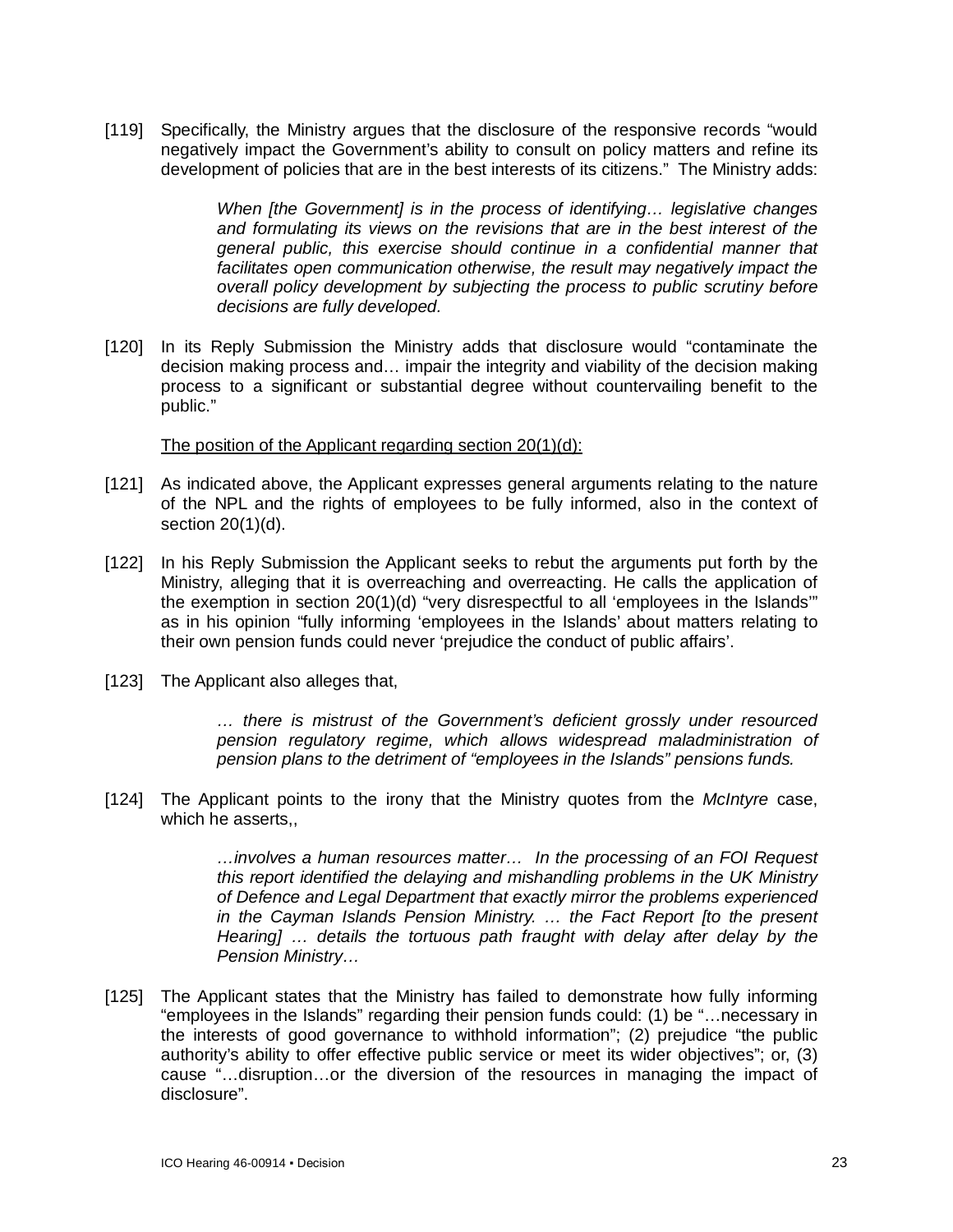## Discussion of section 20(1)(d):

- [126] Since I have found that the communications between the Ministry and their consultants, Morneau Shepell (Records 3a, b and c), and the records relating to feedback from the NPB (Records 4a and b) are exempted by reason of section 20(1)(b), I will restrict my consideration of the exemption in section 20(1)(d) to the remaining responsive records, namely the Pitcairn Report (Record 1) and the Ministry communications (Records 2a, b, c and d).
- [127] I have previously provided detailed guidance on the meaning of the exemption in section 20(1)(d) relating to prejudice to the effective conduct of public affairs in Hearing Decision 41-00000.<sup>12</sup> I rely on that same guidance here.
- [128] To the extent that there is any overlap with the exemption in section  $20(1)(b)$ , discussed above, I will not go further into the matter of the protection of a "safe space for the free and frank exchange of views", as I have previously found that,

*Where an "applicable interest" falls within one of the other exemptions provided in the FOI Law, that other exemption must be applied, and not section 20(1)(d).<sup>13</sup>*

- [129] The "applicable interests" which according to the Ministry would be prejudiced if the responsive records were disclosed, are: (1) the government's ability to consult on policy matters and refine its development of policies; (2) open, confidential communications in the process of identifying legislative changes and formulating views on the same; and, (3) the integrity and viability of the decision making process.
- [130] The Ministry states that there is a very high likelihood of prejudice, but does not clarify the nature of the claimed prejudice. While key phrases in its argumentation appear to have been copied verbatim from the guidance and rulings of the UK Information Commissioner and Information Tribunal, these arguments are not clearly or directly linked to the specific circumstances of the present case. For instance, stating that disclosure would prejudice the Ministry's ability "to meet its wider objectives or purposes due to the disruption caused by the disclosure or the diversion of resources in managing the impact of disclosure" sounds impressive, but the Ministry has failed to explain how or why these negative outcomes would result from disclosure in the circumstances of the present case. The Ministry needs to illustrate the causal link between disclosure and the effects it describes, for example explaining the "how', not just the "what", and its submissions fall far short of that mark.
- [131] In regard to the Pitcairn Report (Record 1), I do not see any reason to suspect that the exemption applies as stated. As indicated above, that Report does not contain any references to specific views of individuals or organizations, and its disclosure would seem highly unlikely to prejudice the government's ability to consult on policy matters, harm open, confidential communications, or the "integrity and viability of the decision making process". I do not see why future external consultants would be less likely to provide a careful and considered analysis as a result of this Report being disclosed, or for stakeholders to hesitate in cooperating with external analysts. This conclusion is also supported by the fact that the Ministry on 19 June 2015 released the Morneau

 $\overline{\phantom{a}}$  $^{12}$  ICO Hearing Decision 41-00000 The Governor's Office 10 July 2014 paras 37-51

 $13$  ICO Hearing 41-00000 op cit para 41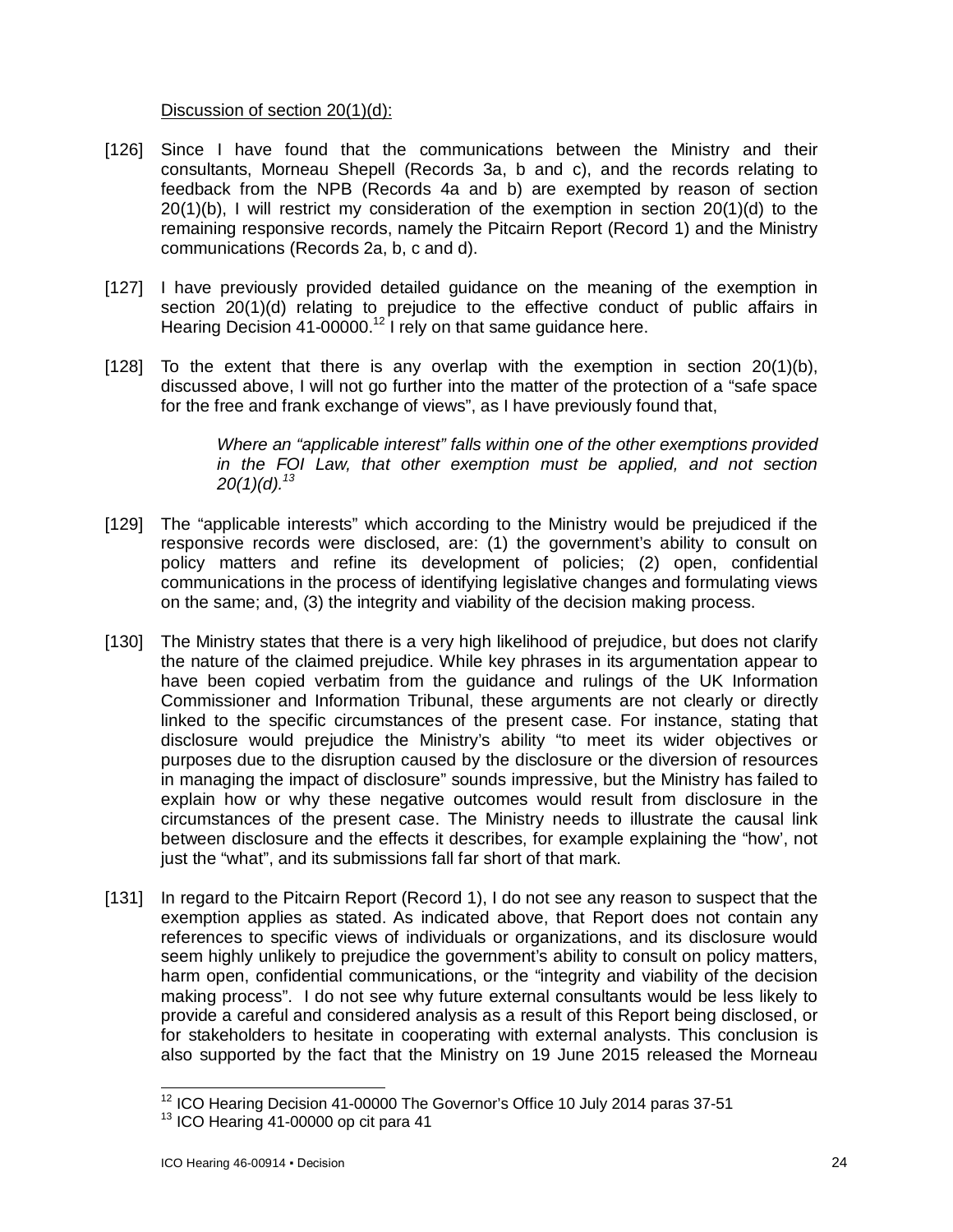Shepell Report which was authored by different external consultants but deals with a similar topic.

[132] While the communications pertaining to the draft legislation (Records 2a, b, c, and d), are somewhat technical and anodyne in nature, I agree with the Ministry that release of the comments, questions, proposed wording, etc. which are generated in the course of the legislative drafting process would likely harm the effective undertaking of such processes in the future. Public authorities should fully expect to be judged on the final draft legislation they produce, and should, in my opinion, be inclusive in canvassing and taking into account public input when researching and formulating draft legislation (as anticipated in section 4 of the FOI Law). However, the process of researching, consulting with stakeholders, preparing and reviewing legislative drafts for decision makers deserves an appropriate level of confidentiality and protection. Otherwise, I believe there is a reasonable risk to the effectiveness of the drafting process, and to that extent I agree with the Ministry that the exemption applies to the Ministry communications (Records 2a, b, c and d).

#### [133] **Therefore, while the Ministry has not made the case for the exemption of the Pitcairn Report (Record 1) and the exemption does not apply to that record, the communications relating to the draft regulations (Records 2a, b, c and d) are exempt by reason of section 20(1)(d).**

#### Public interest test:

[134] In accordance with section 26(1) I must now consider whether the records I have found to be exempted under section 20(1)(d) (i.e. the communications regarding the drafting of the regulations in Records 2a, b, c, and d) should nonetheless be disclosed in the public interest.

#### Public interest factors weighing in favour of, and against, disclosure:

[135] The public interest arguments in relation to section 20(1)(d) put forward by both parties are similar to those described above. I also have indicated above which parts of the definition of "public interest" in regulation 2 I consider relevant in the present case. The same arguments for and against disclosure are also relevant in regard to the exemption in section 20(1)(d).

#### Public Interest – discussion:

- [136] **Having reviewed the arguments on both sides of the public interest, in the circumstances of the present case I find that the public interest in protecting the effectiveness of the process of developing, formulating, drafting, amending and revising high level policy and legislation by public authorities outweighs the public interest in disclosing records which document that process. Therefore, the disclosure of the communications regarding the drafting of the regulations (Records 2a, b, c and d) is not required in the public interest, and these records remain exempted by reason of section 20(1)(d).**
	- **4) Whether the Information Manager has made reasonable efforts to locate a record that is the subject of an application for access as required by regulation 6(1) of the Freedom of Information (General) Regulation, 2008.**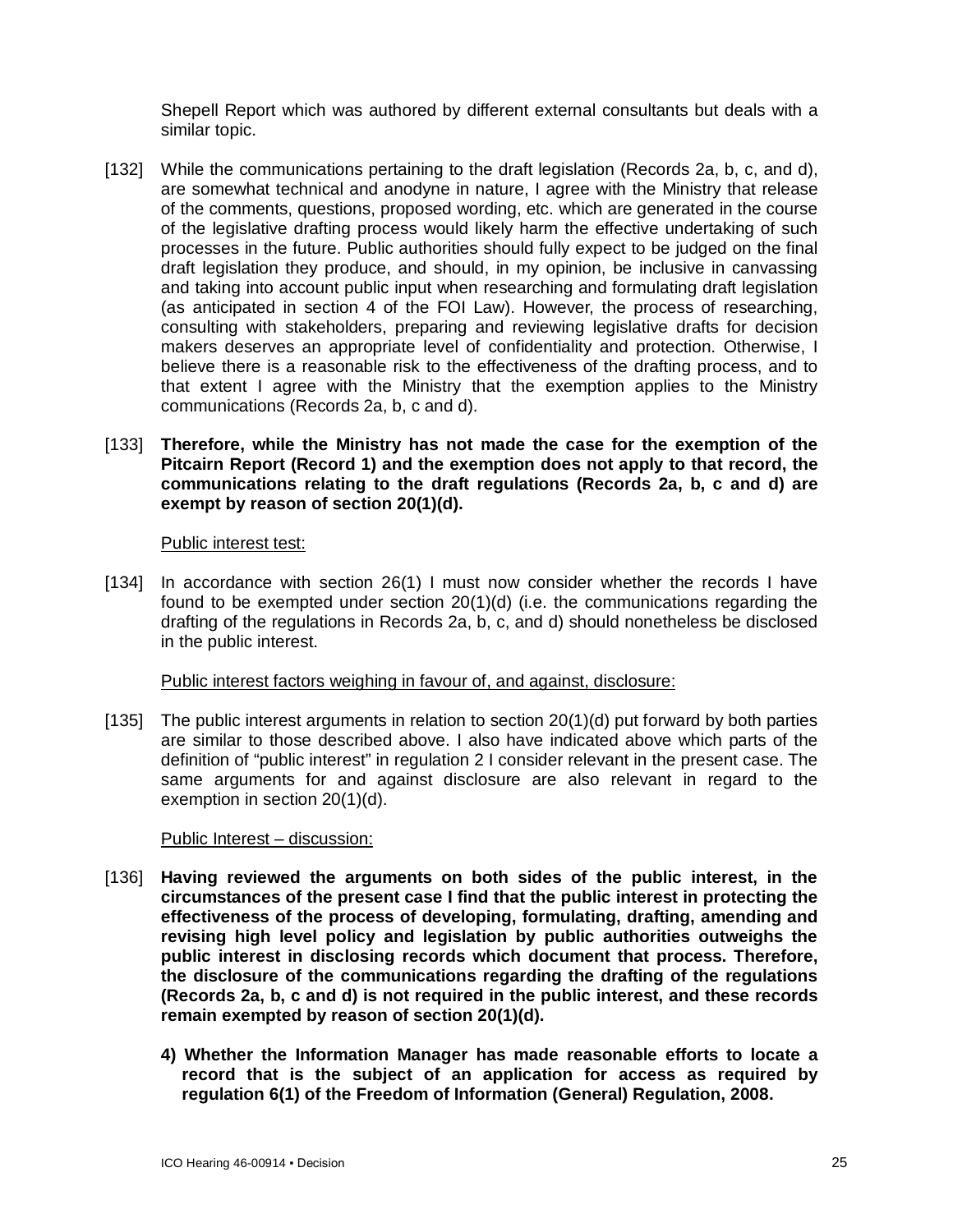The position of the Ministry regarding regulation 6(1):

[137] The Ministry has not addressed this question in either its Submission or Reply Submission.

## The position of the Applicant regarding regulation 6(1):

- [138] The Applicant questions why it took several months, from the time of the original request on 23 May 2014 to 7 October 2014, for the Ministry to locate even a single responsive record, the Morneau Shepell Report.
- [139] The Applicant claims that the Ministry is in violation of the *Chief Secretary's Code of Practice on Records Management*, <sup>14</sup> established under section 53 of the FOI Law.
- [140] On 23 October 2014, again, the Ministry (emphasis added by Applicant),

*... found "a substantial number of communication[s] under the search of 'investment regulations' and 'consultant report' however, "given the volume of emails returned, [the IM was] unable to conduct a proper review of their content to determine if they [were] actually responsive records to the narrowed request".*

- [141] The Applicant calls the Ministry's approach the "dribs and drabs discovery of records", and points to the many, unanswered requests sent to the Ministry by the ICO asking for an update on the search. The Applicant points out that it should not be up to him to point out to the Ministry what records they hold that are responsive to his request.
- [142] In response to the Ministry's claim that disclosure of the responsive records would "potentially confuse the general public", the Applicant states that it is the Ministry who is confusing the general public with the piecemeal release of information.

## Discussion:

- [143] The Ministry appears to have disregarded that the Applicant had on 12 June 2014, upon the Ministry's request, agreed to narrow down his original request. This led to some confusion especially when the Ministry belatedly claimed the exception in section 9(c) relating to the unreasonable diversion of resources, which it later retracted.
- [144] The Ministry did not find any responsive records until 7 October 2014 (137 days after the request had been made). Only a single responsive record, the Morneau Shepell Report, was found at that time.
- [145] On 23 October 2014 (153 days after the date of the request) the IM informed the Applicant that "a substantial number of additional responsive records" had been found. However, the employee familiar with those records "was unable to review the records due to other commitments".

 $\overline{a}$ <sup>14</sup> See: <http://www.foi.gov.ky/portal/pls/portal/docs/1/9186257.PDF>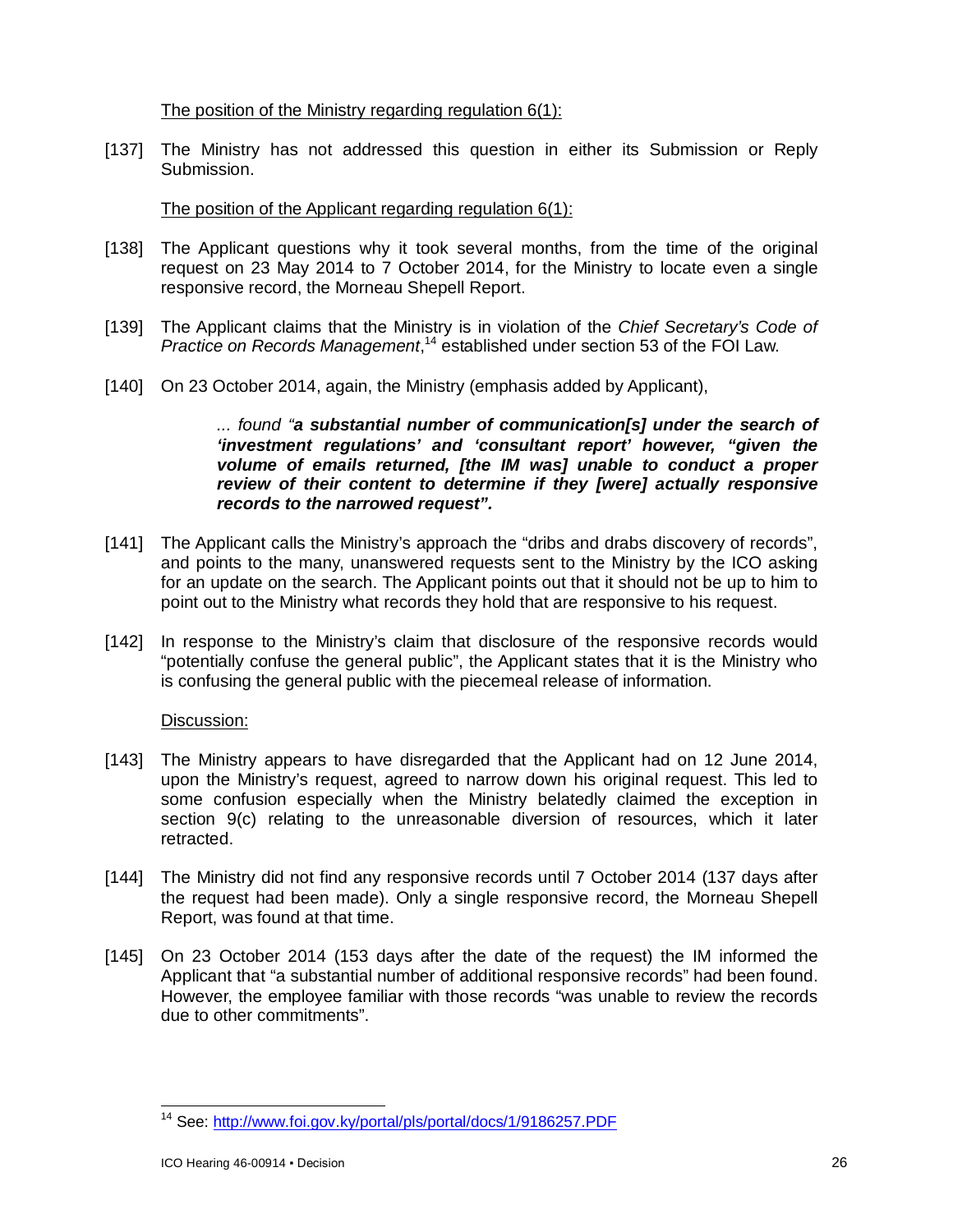- [146] Not until 28 January 2015 (250 days after the date of the request) did the Ministry clarify its reasons for withholding the records it had located, applying the exemption in section 20(1)(b). Another 65 days later the Ministry added section 19(1)(a) as well.
- [147] In the ensuing months the ICO asked the IM several times for updates, including whether any further responsive records had been located. These requests were effectively ignored until formal proceedings for a hearing had commenced.
- [148] On 19 June 2015 (393 days after the request was first made), as preparations for a formal hearing process were underway, the Ministry disclosed a number of records, including the Morneau Shepell Report which it previously had withheld.
- [149] At that point the Applicant pointed out that more records should exist, which led the Ministry to release a number of additional records on 6 August 2015 (441 days after the request was made).
- [150] A few weeks later the Applicant wrote to the Ministry that yet more records were missing. The IM acknowledged this and came up with the current listing of responsive records, which the Ministry says is all that is still outstanding in response to the original request.
- [151] When the ICO asked the Ministry for the details of their search in regard to records relating to the NPB it turned out that they had not contacted a number of board members who may have further records. The Ministry then ignored the ICO's requests for further action.
- [152] The above sequence of events is a veritable litany of how not to conduct a search for responsive records, how not respond to an FOI request and how not to cooperate with the ICO in resolving an appeal. It shows what can only be described as a blatant disregard for the Law, which has resulted in wasting incalculable hours and days of the IM's, the Applicant's and the ICO's time.
- [153] In a recent Hearing Decision I have described in detail what obligations an IM and public authority have in respect of assisting an applicant and searching for responsive records. I refer to that same guidance and approach here as well. <sup>15</sup>
- [154] The reasonableness of a search under the FOI Law is normally assessed in reference to the following three characteristics:

1. The quality of the public authority's initial analysis of the request;

2. The scope of the search that it decided to make on the basis of that analysis; and,

- 3. The rigour and efficiency with which the search was conducted.<sup>16</sup>
- [155] There can be no doubt that the Ministry was grossly lacking in each of these categories, in that they did not appear to have conducted a proper analysis of the request, did not understand the scope of the search that was required, and did not execute the search with an appropriate level of rigour and efficiency to yield

 $\overline{a}$ <sup>15</sup> ICO Hearing *Decision 51-01914 Cayman Airways* 17 March 2016 paras 69-76

<sup>16</sup> Information Commissioner's Office H*earing Decision 35-01213/01313 Ministry of Education, Employment and Gender Affairs* 14 March 2013 paras 51-53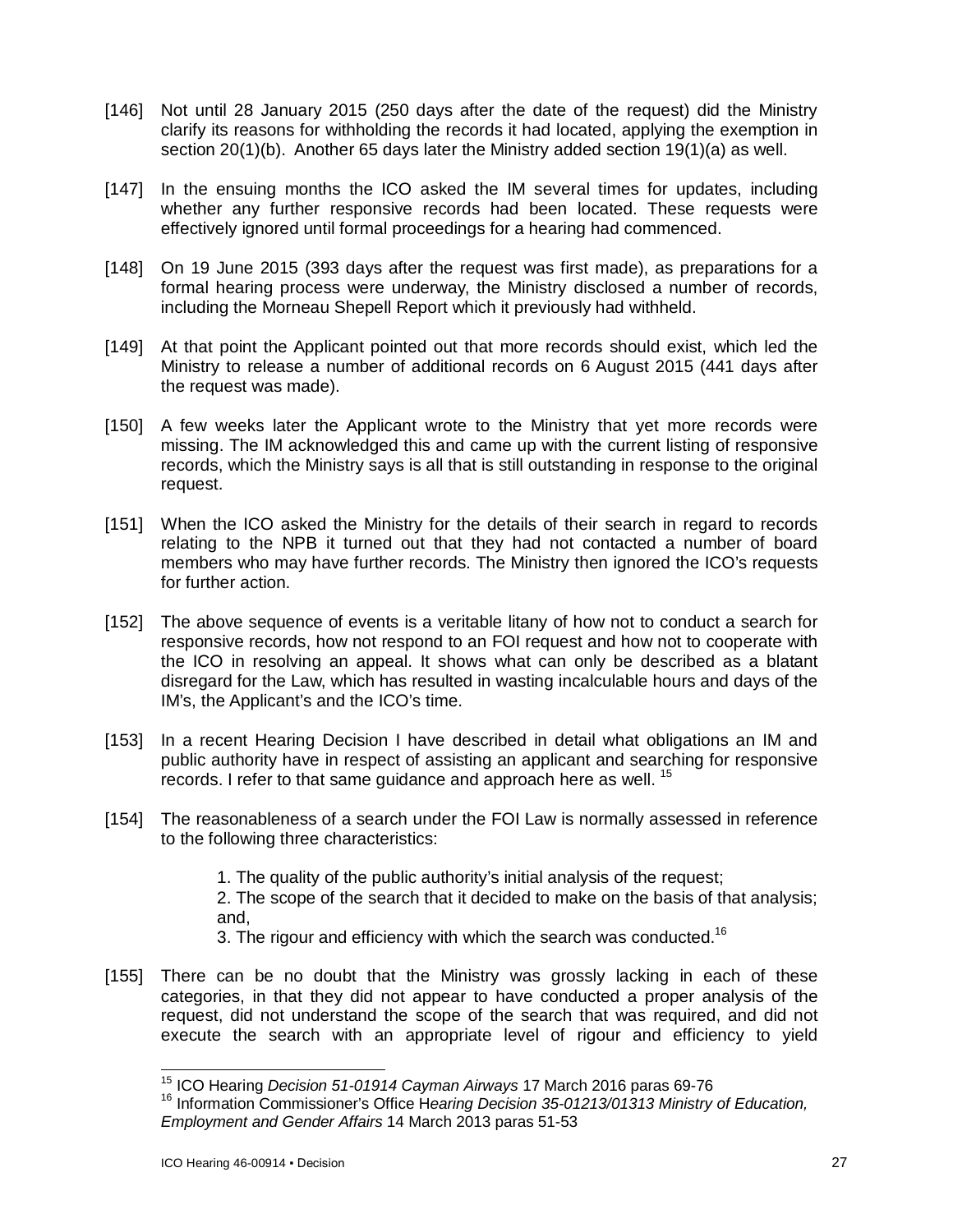meaningful responsive records until exceedingly late in the process and upon the urging of the Applicant and the ICO.

[156] It seems hard to imagine that records documenting a legislative review process which the Ministry says is ongoing, can be so hard to find if any credible effort is made to locate them, unless the record keeping systems being relied upon are unfit for purpose. In this regard the Applicant is right to question whether the Ministry is in fact adhering to the *Code of Practice on Records Management* under section 52(3), as well as to section 52(1) which requires:

> *(1) Every public authority shall maintain its records in a manner which facilitates access to information under this Law and in accordance with the code of practice provided for in subsection (3).*

- [157] IMs bear primary responsibility under the Law for coordinating the work of receiving FOI requests, locating responsive records, analyzing them and communicating with applicants about their access status. In fulfilling this role, IMs depend on support from their senior management, cooperation from other staff, and effective internal procedures, in order that lawful responses may be given within the statutory timelines.
- [158] I cannot think of any good reason why records that document an active, ongoing legislative review process should not readily be at hand; why the communication of the access status of those records should be delayed for several months after they are first located; why additional exemptions are added more than two months later; nor how such a record (in the case of the Morneau Shepell Report) can, eventually, simply be disclosed almost 400 days after the request is made.
- [159] The admittance by the IM that responsive records existed, but that a key staff member refused to cooperate with the IM to make sure the Ministry met its legal obligations and the records were evaluated, is perhaps the most concerning statement. This can only be described as a complete disregard for the requirements of the Law, possibly due to a lack of support for the IM from senior management and others in the Ministry necessary to allow the public authority to meet its statutory deadlines and other obligations under the Law.
- [160] I strongly suspect it was the prospect of the formal hearing that finally induced the Ministry into action (almost 400 days after the request was first made), a tactic that has been used in the past. This practice is not only contrary to the Ministry's obligations under the FOI Law, but also wasteful of everyone's time and resources, and a very counterproductive way for government to communicate with members of the general public.
- [161] An IM is also responsible for interacting with the ICO once an appeal has been accepted. In this instance, the IM was grossly lacking as numerous requests for clarifications from the ICO, spread over several months, went unanswered.
- [162] In short, the Ministry's manner of responding to the request and the search that was undertaken were unacceptable, verging on a complete denial of the Applicant's rights and an obstruction of the process required under the FOI Law. In my opinion, these deficiencies are systemic in nature, and urgently need to be addressed by the responsible Chief Officer if the Ministry is to improve its compliance in the future.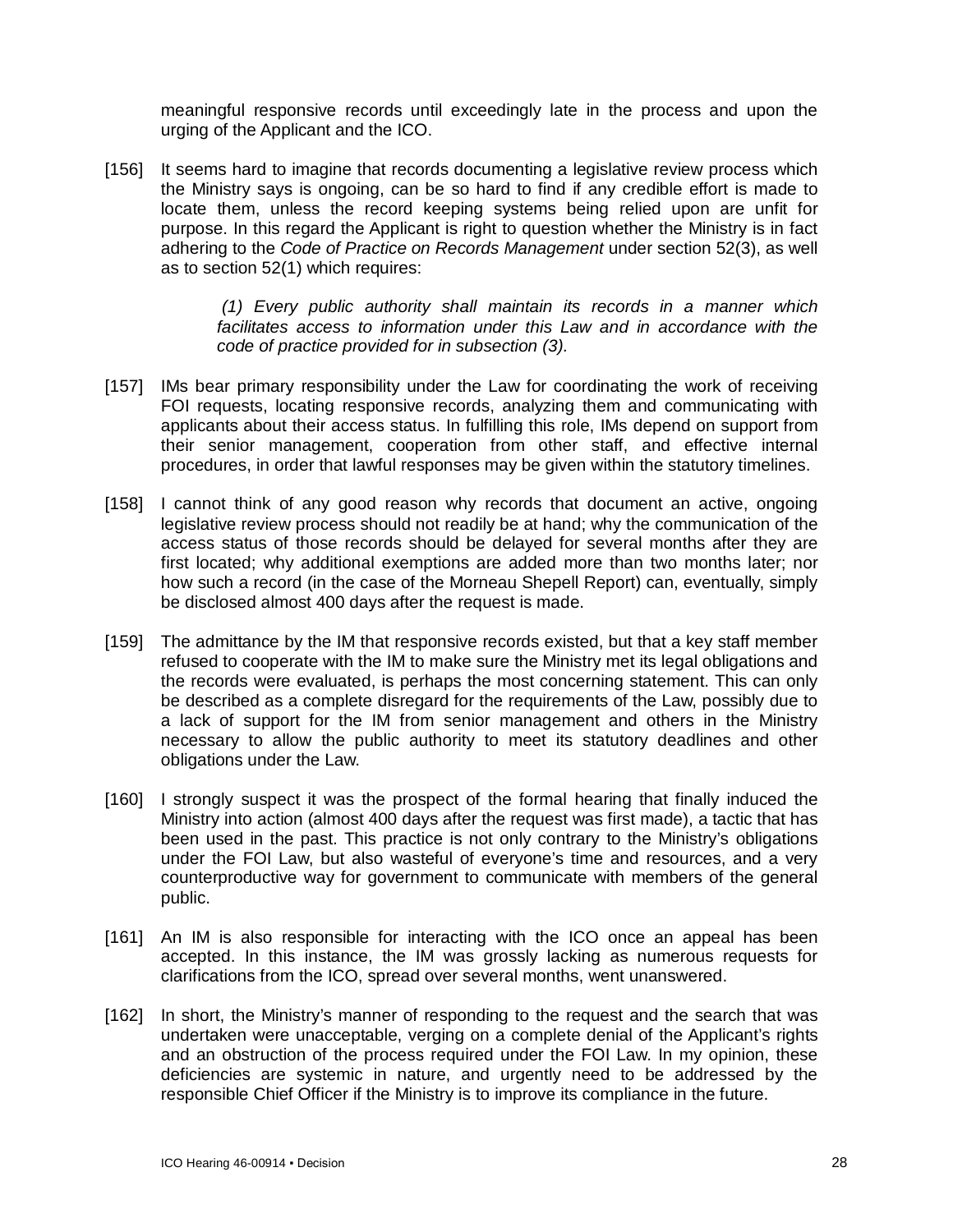- [163] In the course of the appeal before the ICO, the Ministry did, however reluctantly and slowly, disclose a reasonable number of records. There are some remaining questions about the completeness of the search that was undertaken, particularly where it concerns records that may be held by members of the NPB. Therefore, the Ministry should communicate with the Applicant and make reasonable efforts to identify such further records and report back to the Applicant and the ICO with the search results, or in the absence of any additional records being found, provide me with a detailed record of the search efforts, as specified in regulation 6(2). If records are found, the Ministry may disclose such records to the Applicant or claim any exemption which it believes should apply. Upon the request of the Applicant I will then consider the application of the exemption in an expedited hearing.
- [164] I intend to draw the Deputy Governor's attention to the many problems described above, as I am authorized to do under section 43(3)(c), especially as the Ministry's approach also falls foul of Administrative Circular 5 of 2015 in which the DG encouraged public authorities to improve upon the FOI response times reported on by the ICO in 2014-15.

## **F. FINDINGS AND DECISION**

Under section 43(1) of the *Freedom of Information Law, 2007* for the reasons stated above I make the following findings and decision.

For the reasons described above, in regard to the responsive records listed in paragraph 98 above, I make the following findings and decisions:

- a) The exemption in section 19(1)(a) does not apply to any of the responsive records.
- b) The exemption in section 20(1)(b), relating to the free and frank exchange of views, applies to the communications between the Ministry and their consultants, Morneau Shepell (Records 3a, b and c), and the records relating to feedback from the National Pensions Board (NPB) (Records 4a and b).
- c) The exemption in section 20(1)(d), relating to the effective conduct of public affairs, applies to the Ministry communications relating to the draft regulations (Records 2a, b, c and d).
- d) Having weighed the public interest arguments for and against disclosure I find that the public interest in favour of disclosure does not outweigh the public interest in maintaining the above exemptions of these responsive records.
- e) The Pitcairn report (Record 1) is not exempted and is to be disclosed.
- f) The Ministry did not meet its obligations in respect of making reasonable efforts to locate responsive records under regulation 6(1), particularly in regard to additional records that may be held by members of the NPB. Therefore, I require that the Ministry communicate with the Applicant and make reasonable efforts to locate such records, and inform the Applicant and the ICO of their access status under the Law. If any such records are located and withheld, the Applicant may appeal the matter directly to me, and I will deal with it under the policy and procedures relating to expedited hearings.